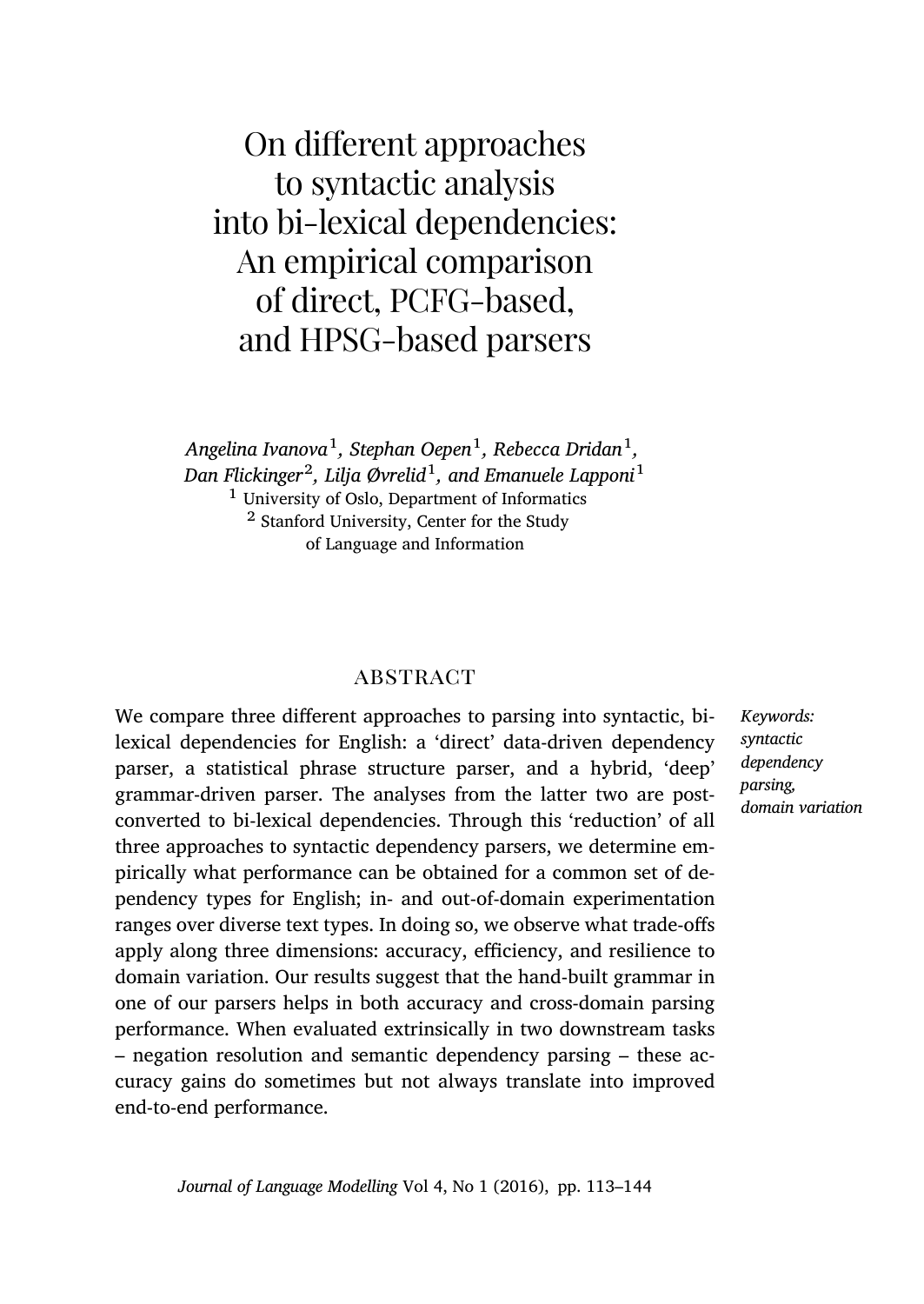# 1 **MOTIVATION**

Bi-lexical dependencies, i.e. binary head–argument [relations](#page-27-0) h[olding](#page-27-0) exclusively between lexical units, are widely considered an attractive target representation for syntactic analysis. At the same time, Cer *et al.* (2010) and Foster *et al.* (2011), inter alios, have demonstrated that higher dependency accuracies can sometimes be obtained by parsing into a phrase structure representation first, and then reducing parse trees into bi-lexical dependencies.<sup>1</sup> Thus, if one is willing to accept [pure syntactic dep](#page-29-0)endencies as a viable interface (and evaluation) representation, an experimental setup like the one of Cer *et al.* (2010) allows the exact experimental comparison of quite different parsing approaches. $2$  Existing such studies to date have predominantly focused on purely data-driven (or statistic[al\) parsers, i.e. systems](#page-28-0) where linguistic knowledge is exclusively acquired through supervised machine learning from annotated training data. For English, the venerable Wall Street Journal (WSJ) po[rtion of the Penn Tree](#page-31-0)b[ank \(PTB;](#page-28-1) [Marcu](#page-28-1)s *et al.* 1993) has been the most common sourc[e of training data](#page-31-1) for phrase structure and dependency parsers.

[Tw](#page-31-1)o re[cent developments m](#page-29-1)ake it possible to broaden the range of parsing approaches that can be assessed empirically on the task of deriving bi-lexical syntactic dependencies. Flickinger *et al.* [\(2012\) make](#page-29-1) [availab](#page-29-1)le another annotation layer over the same WSJ text, 'deep' syntacto-semantic analyses in the linguistic framework of Head-Driven Phrase Structure Grammar (HPSG; Pollard and Sag 1994; Flickinger 2000). This resource, dubbed DeepBank, is available since late 2012. For the type of HPSG analyses recorded in DeepBank, Zhang and Wang (2009) and Ivanova *et al.* (2012) define a reduction into bi-lexical syntactic dependencies, which they call Derivation Tree-Derived Dependencies (DT). Through application of the converter [of](#page-2-0) Ivanova *et al.* (2012) to DeepBank, we can thus obtain a DT-annotated version of the standard WSJ text, to train and test a data-driven dependency and

 $<sup>1</sup>$  This conversion from one representation of syntax to another is lossy, in the</sup> sense of discarding constituency information, hence we consider it a reduction in linguistic detail.

<sup>&</sup>lt;sup>2</sup> In contrast, much earlier work on cross-framework comparison involved post-processing parser outputs in form *and* content, into a target representation for which gold-standard annotations were available. In Section 2 below, we argue that such conversion inevitably introduces blur into the comparison.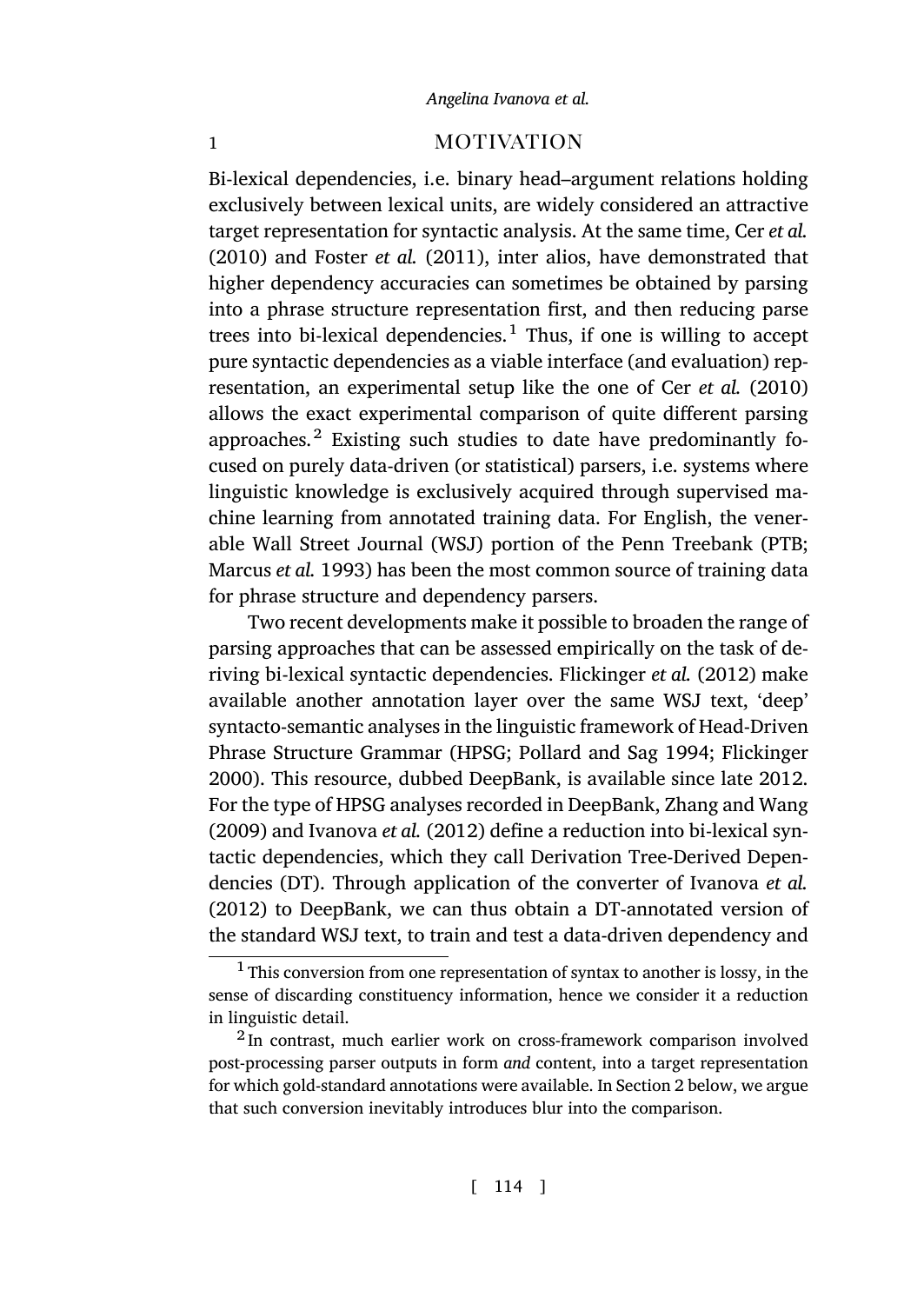<span id="page-2-0"></span>phrase structure parser, respectively, and to compare parsing results to a hybrid, grammar-driven HPSG parser. Furthermore, we can draw on a set of additional corpora annotated in the same HPSG format (and thus amenable to conversion for both phrase structure and dependency parsing), instantiating a comparatively diverse range of domains and genres (Oepen *et al.* 2004). Adding this data to our setup for additional cross-domain testing, we seek to document not only what trade-offs apply in terms of dependency accuracy vs. parser efficiency, [but also how these](#page-27-1) trade-offs are affected by domain and genre variation, and more gene[rally how resilient](#page-29-2) [the different approaches ar](#page-27-2)e to [variation in parser inp](#page-27-2)[uts.](#page-27-3)

# 2 RELATED WORK

Comparing between pa[rsers from different fram](#page-28-2)eworks has long been an area of active interest, ranging from the original parseval design (Black *et al.* 1991), to evaluation against 'formalism-independent' depen[dency banks \(King](#page-30-0) *et al.* 2003; Briscoe and Carroll 2006), to dedicated workshops (Bos *et al.* 2008). Grammatical Relations (GRs; Briscoe and Carroll 2006) have been the target of a number of benchmarks, but they require a heuristic mapping from 'native' parser outputs to the target representations for evaluation, which makes results hard to interpret. Clark and Curran (2007) established an upper bound by running the mapping process on gold-standard data, to put into perspective the mapped results from their CCG parser proper. When Miyao *et al.* (2007) carried out the same experiment for a number of different [parsers, they sho](#page-27-0)wed that the loss of accuracy due t[o the mapping process can swa](#page-28-3)mp any actual parser differences. As long as heuristic conversion is required before evaluation, crossframework comparison inevitably includes a level of fuzziness. An alternative approach is possible when there is enough data available in a particular representation to train a statistical parser, and any necessary conversion between representations is deterministic and hence doesn't introduce the same fuzziness. One example of this approach is demonstrated by Cer *et al.* (2010), who used Stanford Dependencies (de Marneffe and Manning 2008) to evaluate a range of statistical parsers. Since there is a deterministic process for converting between PTB phrase structure trees and Stanford Dependencies, they were able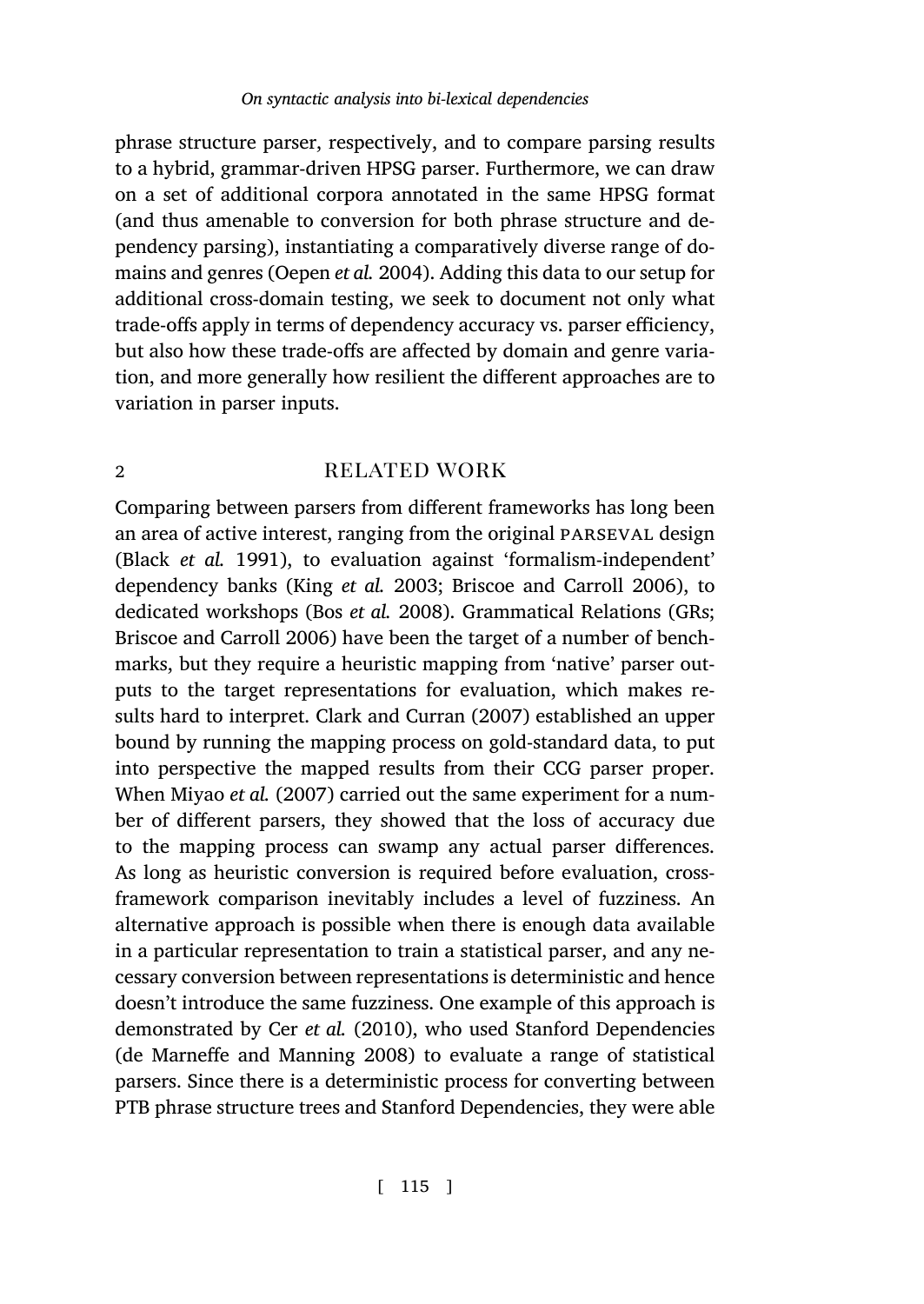to evaluate a large number of different parsers which can be trained on one or the other of these representations, using the standard PTB training and test data, without resorting to fuzzy mapping processes.

Fowler and Penn (2010) formally proved that a range of Combinatory Categorial Grammars [\(CCGs\) are context-fre](#page-31-2)e[. They](#page-31-2) trained the PCFG Berkeley parser on CCGBank, the CCG annotation of the PTB WSJ text (Hockenmaier and Steedman 2007), advancing the state of the art in terms of supertagging accuracy, parseval measures, and CCG dependency accuracy. They concluded that a specialized CCG parser is not necessarily more accurate than the general-purpose Berkeley parser; this study, however, fails to also take parser efficiency into account.

In related work for Dutch, Plank and van Noord (2010) suggest that, intuitively, one should expect that a grammar-driven system can be more resilient to domain shifts than a purely data-driven parser. In a contrastive study on parsing into Dutch syntactic dependencies, [they substantiate](#page-28-1)d this ex[pe](#page-4-0)ctation by showing that their HPSG-based Alpino system performed better and was more resilient to domain variatio[n than](#page-9-0) data-driven direct dependency parsers.

# 3 background: hpsg syntactic dependencies

The dependency format we use is a deterministic conversion of HPSG derivation trees licensed by the English Resource Grammar (ERG; Flickinger 2000). Figure 1 of an ERG derivation tree, where labels of internal nodes name HPSG constructions (e.g. subject–head or head–complement: sb-hd\_mc\_c and hd-cmp\_u\_c, respectively; see Section 5.3.1 for more details on unary rules). Preter[minals are labeled](#page-31-1) [with](#page-31-1) fi[ne-grained lexical ca](#page-29-1)tegories – called ERG lexical types – that augment common parts of speech with additional information, for example argument structure or the distinction between count, mass, and proper nouns. In total, the ERG distinguishes about 250 construction types and 1000 lexical types.

ERG derivations are grounded in a formal theory of grammar that explicitly marks heads. For this reason mapping these trees onto projective bi-lexical dependencies is straightforward (Zhang and Wang 2009). Ivanova *et al.* (2012) coin the term DT for ERG Derivation Tree-Derived Dependencies, where they reduce the inventory of some 250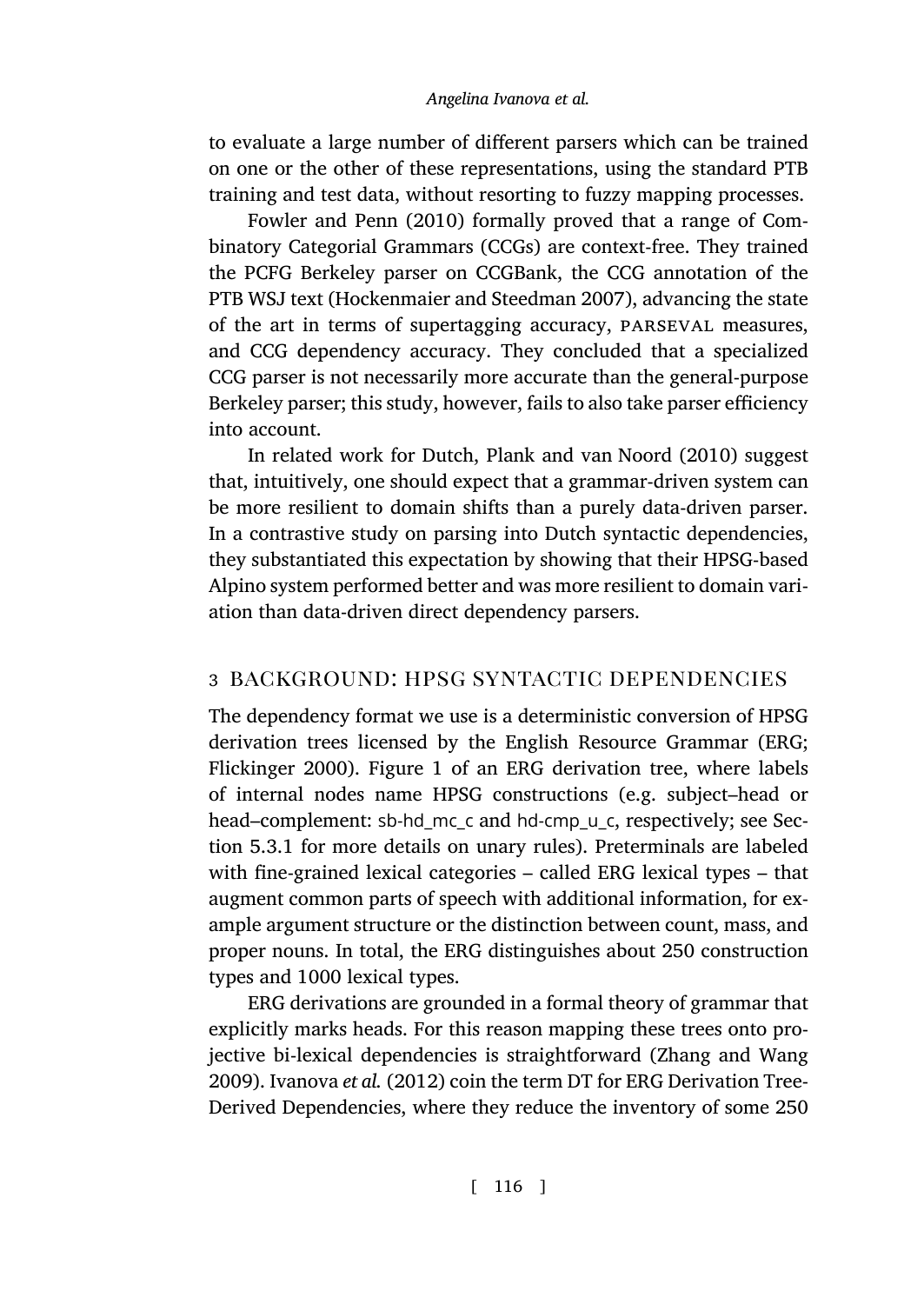<span id="page-4-0"></span>

Figure 1: Sample HPSG derivation: construction identifiers label internal nodes, and lexical types the preterminals



Figure 2: Sample DT bi-lexical dependen[cies: construc](#page-30-1)t[ion ide](#page-30-1)ntifiers are generalized to major types (cutting at the first underscore)

ERG syntactic rules to 48 broad HPSG constructions. $3$  The DT syntactic dependency tree for our running example is shown in Figure 2.

To bette[r](#page-4-0) [understand the nat](#page-29-1)ure of the DT scheme, Ivanova *et al.* (2012) offer a quantitative, structural comparison against two preexisting dependency standards for English, viz. those from the CoNLL dependency parsing competitions (Nivre *et al.* 2007) and the 'basic' variant of Stanford Dependencies. They observe that the three dependency representations are broadly comparable in granularity and that there are substantial structural correspondences between the schemes.

<sup>3</sup> The ERG distinguishes main clause vs. subordinate subjects, for example, as seen in Figure 1. Ivanova *et al.* (2012) discard this and other grammar-internal contrasts by 'cutting' construction labels at the first underscore.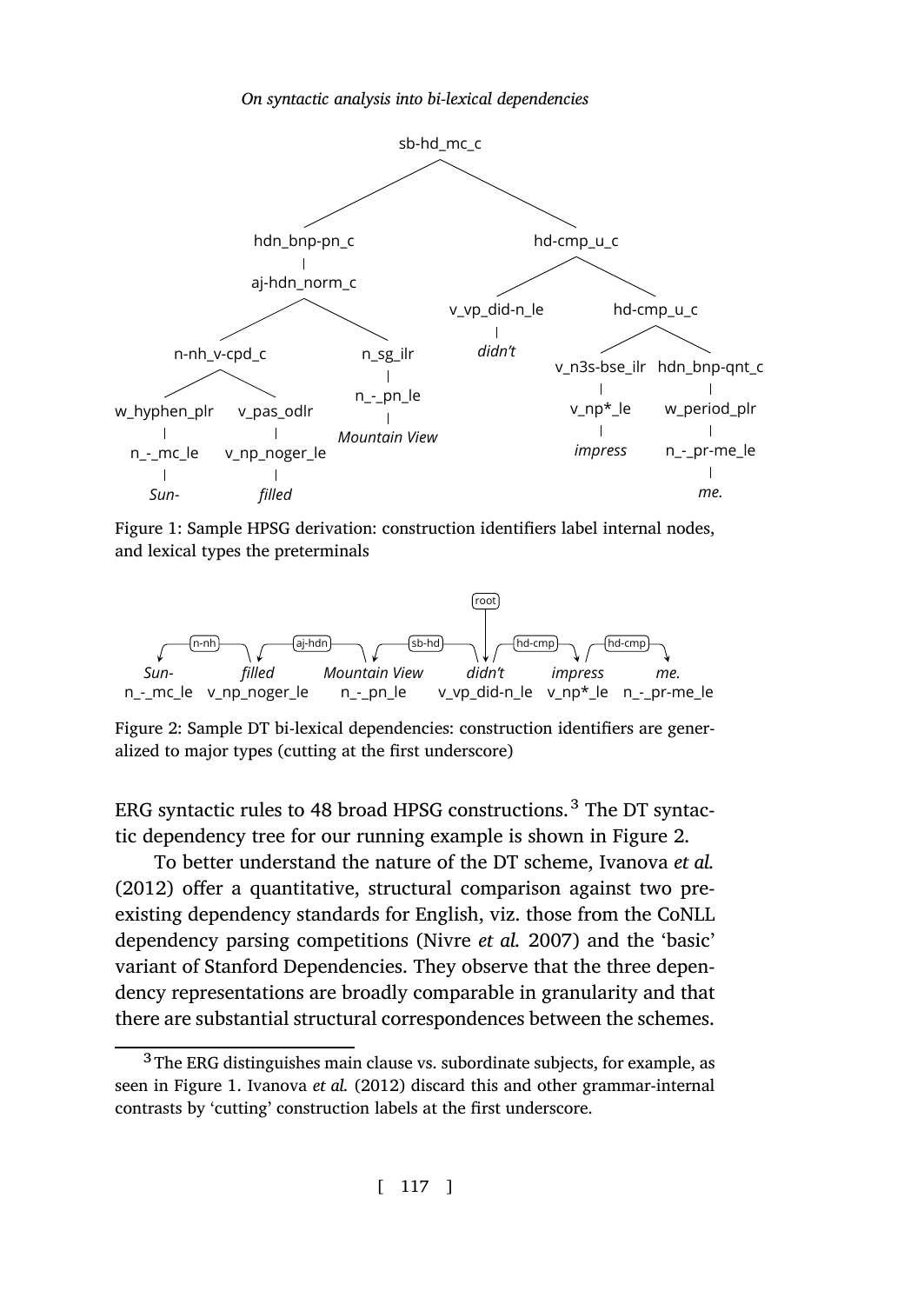Measured as average Jaccard similarity over unlabeled dependencies, they obse[rve the strongest corresp](#page-27-4)ondence between DT and CoNLL (at a Jaccard index of 0.49, compared to 0.32 for DT and Stanford, and 0.43 between CoNLL and Stanford).

Ivanova *et al.* (2013) complement the above discussed comparison of dependency schemes through an empirical assessment in terms of 'parsability', i.e. accuracy levels available for the different target representations when training and testing a range of state-of-theart parsers ont[he](#page-5-0) same data sets. In their study, the dependency parser of Bohnet and Nivre [\(2012\), hen](#page-27-4)c[eforth](#page-27-4) B&N, consistently performs best for all schemes and output configurations. Furthermore, parsability differences between the representations are generally very small.

<span id="page-5-0"></span>For a more exact comparison, we replicate their study and evaluate B&N for all three schemes when trained and tested on the same subset of PTB WSJ sentences that are available in DeepBank.<sup>4</sup> The results in Table 1 show that there are no interesting differences in performance of the Bohnet and Nivre (2012) parser across the DT, CoNLL, and Stanford Basic dependency schemes.

| Table 1:<br>Parsability of three dependency schemes, |          | LAS   | UAS   |
|------------------------------------------------------|----------|-------|-------|
| measured as labeled attachment score (LAS)           | CONLL    | 90.53 | 93.56 |
| and unlabeled attachment score (UAS)                 | Stanford | 90.43 | 92.87 |
|                                                      | DT       | 90.48 | 92.77 |

Based on the observations from the above comparisons, we conjecture that DT is as suitable a target representation for parser comparison as any of the others. Furthermore, two linguistic factors add to the attractiveness of DT for our study: it is defined in terms of a formal (and implemented) theory of grammar; and it makes available more fine-grained lexical categories, ERG lexical types, than is common in PTB-derived dependency banks.

<sup>4</sup> For compatibility with much previous work, and to level the playing field for all three schemes, we opt for a slightly different setup for this comparison than in (most) subsequent experiments: here, we apply PTB-style tokenization, coarse-grained PTB parts of speech, and exclude punctuation from scoring.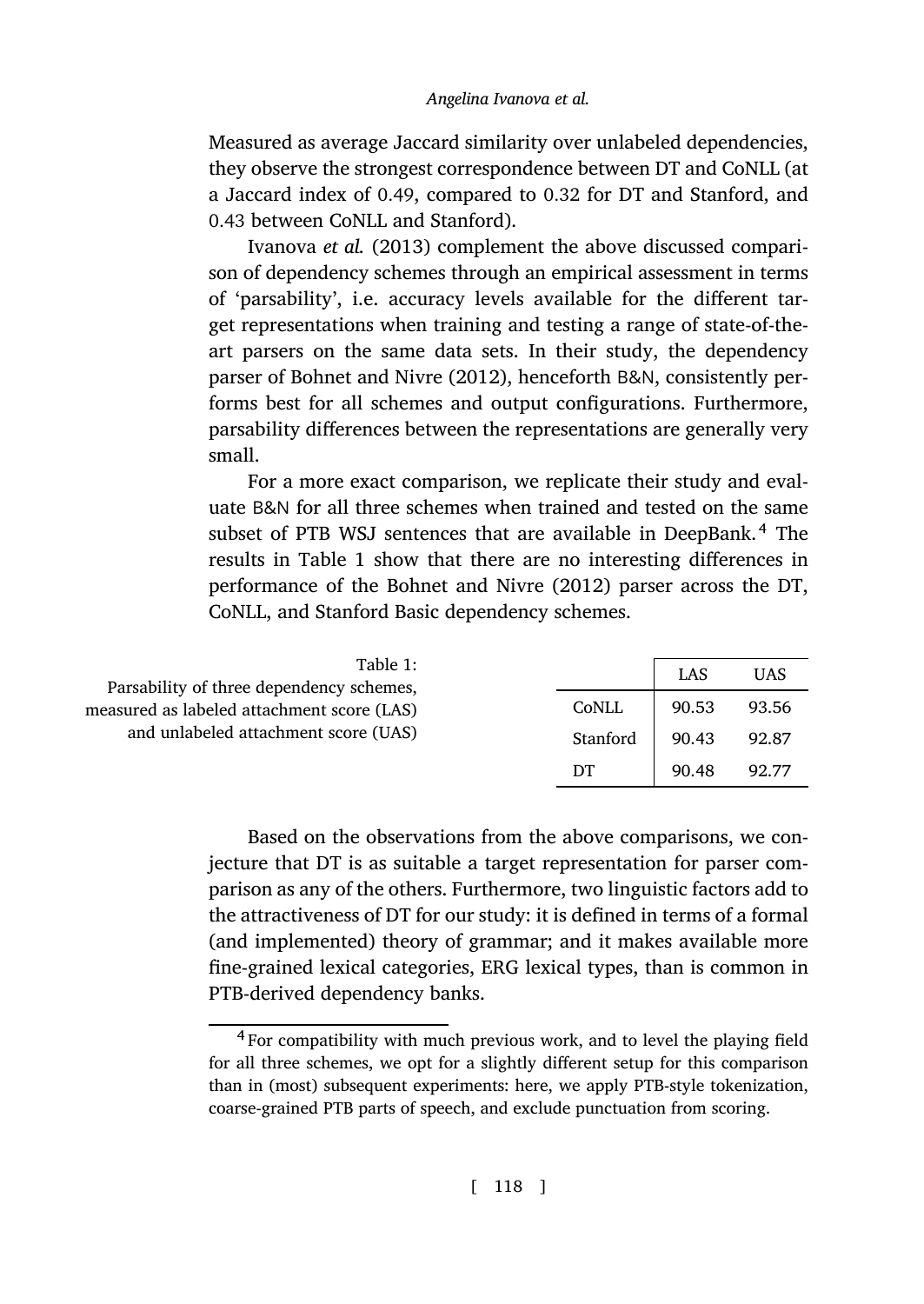# 4 DATA

Below we describe the construction and characteristics of the data sets we use in our parsing experiments, highlighting some of the relevant differences to the more widely-known Penn Treebank format.

### 4.1 *DeepBank*

DeepBank annotations were created by combining the native ERG parser PET (Callmeier 2002), with a discriminant-based tree selection tool (Carter 1997; Oepen *et al.* 2004), thus making it possible for annotators to navigate the large space of possible analyses efficiently, identify and validate the intended reading, and record its full HPSG analysis in the treebank. Owing to this setup, DeepBank version 1.0, as used presently, lacks analyses for some 15 percent of the WSJ sentences, for which either the ERG parser failed to suggest a set of candidates (within certain bounds on time and memory usage), or the annotators found none of the available parses acceptable.<sup>5</sup> Furthermore, DeepBank annotations to [date only comprise](#page-30-2) the first 21 sections of the PTB WSJ corpus. Following the splits suggested by the DeepBank developers, we train on Sections 0–19, use Section 20 for tuning, and test against Section 21 (abbreviated as WSJ below).<sup>6</sup>

## 4.2 *Cross-domain test data*

Another benefit of the DT target representation is the availability of comparatively large and diverse samples of additional test data. The ERG Redwoods Treebank (Oepen *et al.* 2004) is similar in genealogy and format to DeepBank, comprising corpora from various doma[ins](#page-25-0) and genres. Although Redwoods counts a total of some 400,000 annotated tokens, we only draw on it for additional *testing* data. In other words, we do not attempt parser re-training or adaptation against this additional data, but rather test our WSJ-trained parsers on out-ofdomain samples from Redwoods. We report on four such test corpora,

<sup>&</sup>lt;sup>5</sup> Thus, limitations in the ERG and PET effectively lead to the exclusion of a non-trivial percentage of sentences from our training and testing corpora. We discuss methodological ramifications of this setup to our study in Section 13 below.

 $6$  To 'protect' Section 21 as unseen test data, also for the ERG parser, this final section in Version 1.0 of DeepBank was not exposed to its developers until the grammar and disambiguation model were finalized and frozen for this release.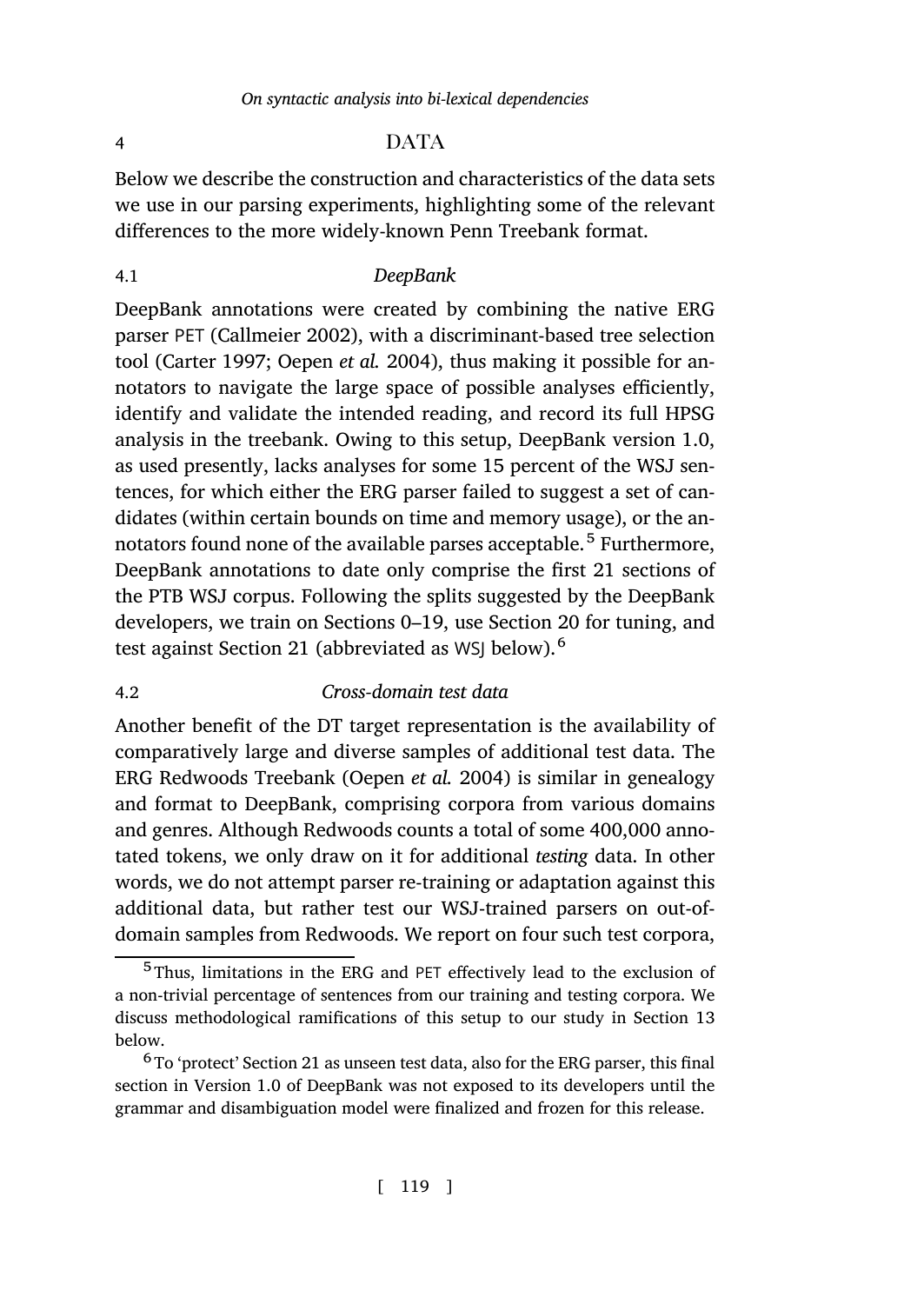|          |           | Sentences | Tokens  | Types  |
|----------|-----------|-----------|---------|--------|
|          | Train     | 33,783    | 661,451 | 56,582 |
| DeepBank | Tune      | 1,721     | 34,063  | 8,964  |
|          | WSI       | 1,414     | 27, 515 | 7,668  |
|          | CB        | 608       | 11,653  | 3,588  |
|          | <b>SC</b> | 864       | 13,696  | 4,925  |
| Redwoods | VM        | 993       | 7,281   | 1,007  |
|          | WS        | 520       | 8,701   | 2,974  |

<span id="page-7-0"></span>Table 2: Sentence, token, and type counts for data sets

viz. (a) a software advocacy essay, *The Cathedral and the Bazaar* (CB); (b) a subset of the SemCor portion of the Brown Corpus (SC; Francis and [K](#page-4-0)učera 1982); (c) a collection of transcribed, task-oriented spoken dialogues (VM; Wahlster 2000); and (d) part of the Wikipedia-derived WeScience Corpus (WS; Ytrestøl *et al.* 2009). Table 2 provides exact sentence, token, and type counts for these data sets.

## 4.3 *[Tokenizati](#page-27-5)on conventions*

A relevant peculiarity of the DeepBank and Redwoods annotations in this context is the ERG approach to tokenization. Three aspects in Figure 1 deviate from the widely used PTB conventions: (a) hyphens (and slashes) introduce token boundaries; (b) whitespace in multiword lexical units (like *ad hoc*, *of course*, or *Mountain View*) does not force token boundaries; and (c) punctuation marks are attached as 'pseudo-affixes' to adjacent words, reflecting the rules of standard orthography. Adolphs *et al.* (2008) offer some linguistic arguments for this approach to tokenization, but for our purposes it suffices to note that these differences to PTB tokenization may in part counter-balance each other in terms of overall parsing difficulty, but they do increase the types-per-tokens ratio somewhat. This property of the DeepBank annotations, arguably, makes English look somewhat similar to languages with moderate inflectional morphology. To take advantage of the fine-grained ERG lexical categories, most of our experiments assume ERG tokenization. In two calibration experiments, however, we also investigate the effects of tokenization differences on our parser comparison.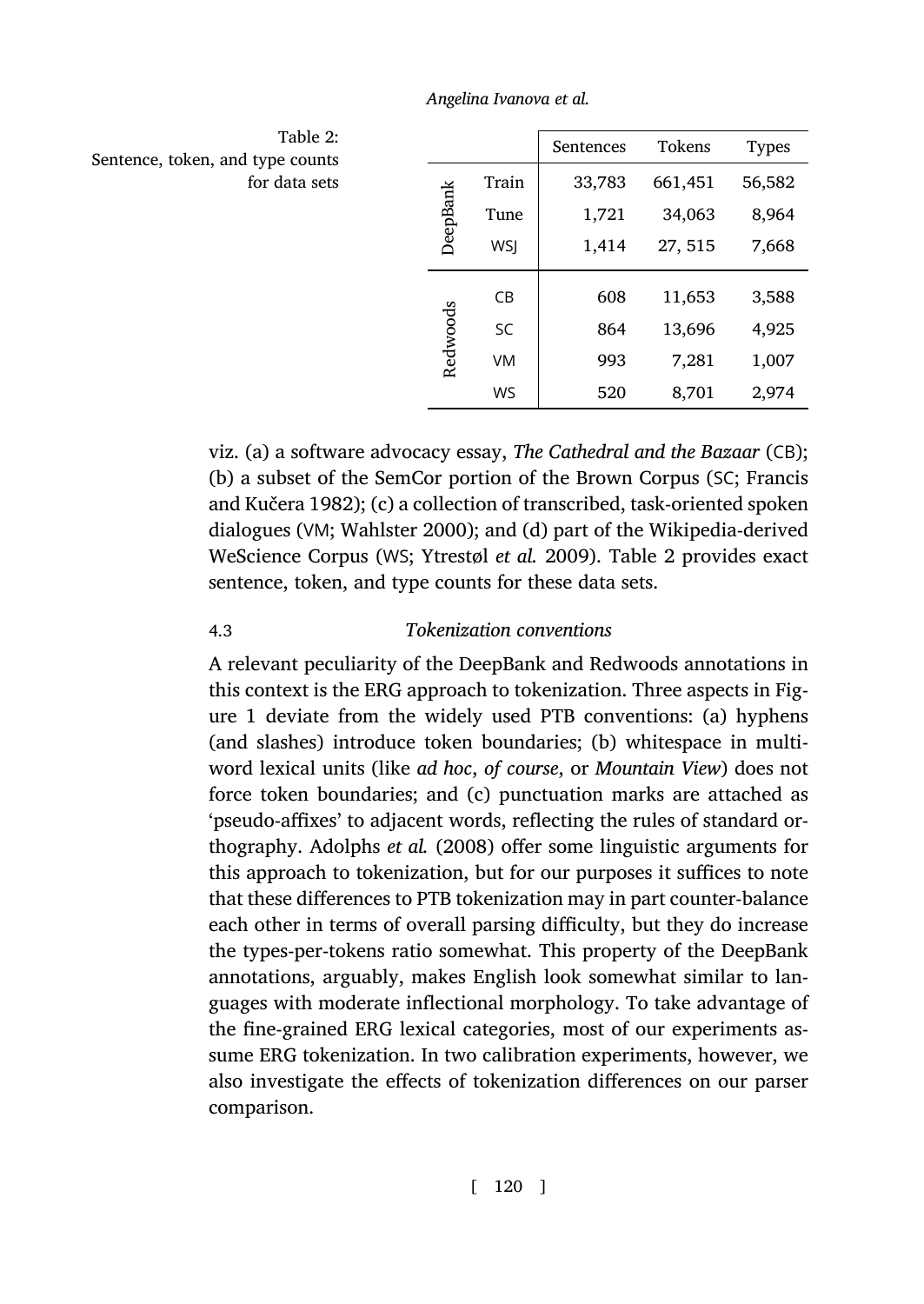# 5 [parsers](#page-30-3)

This section describes our three parsers, including the alternate configurations we use, a[nd details of how](#page-31-5) they are trained and run.

### 5.1 *PET: native HPSG parsing*

The parser most commonly used with the ERG is called PET (Callmeier 2002), a highly engineered chart parser for unification grammars. PET constructs a complete parse forest, using subsumption-based ambiguity factoring (Oepe[n and C](#page-28-5)a[rroll](#page-28-5) 2000), and then extracts from the forest n-best lists of complete analyses according to a discriminative parse ranking model (Zhang *et al.* 2007). For our experiments, we employ ERG version 1212, train the parse ranker on Sections 00–19 of DeepBank, and otherwise u[se the](#page-28-5) d[efault](#page-28-5) configuration (which corresponds to the environment used by the DeepBank and Redwoods developers), which is optimized for accuracy. This parser, performing exact inference, we will call ERG*<sup>a</sup>* .

In recent work, Dridan (2013) has augmented ERG parsing with lattice-based sequence labeling over lexical types and lexical rules. Pruning the parse chart prior to forest construction yields greatly improved efficiency at a moderate accuracy loss. We include the bestperforming configuration of Dridan (2013) in our experiments, a variant henceforth referred to as ERG*<sup>e</sup>* .

Unlike the other parsers in our study, PET internally operates over an ambiguous token lattice, and there is no easy interface to feed the parser pre-tokenized inputs. We [app](#page-11-0)roximate the effects of goldstandard tokenization by requesting from the parser a 2000-best list, which we filter for the top-ranked analysis whose leaves match the treebank tok[enization. This approach](#page-27-4) is imperfect, as in some cases no token-compatible analysis may be on the n-best list, especially so in the ERG*<sup>e</sup>* setup (where lexical items may have been pruned by the sequence labeling model). When this happens, we fall back to the topranked analysis and adjust our evaluation metrics to robustly deal with tokenization mismatches (see Section 6).

## 5.2 *B&N: direct dependency parsing*

The parser of Bohnet and Nivre (2012), henceforth B&N, is a transitionbased *dependency parser* with joint tagger that implements global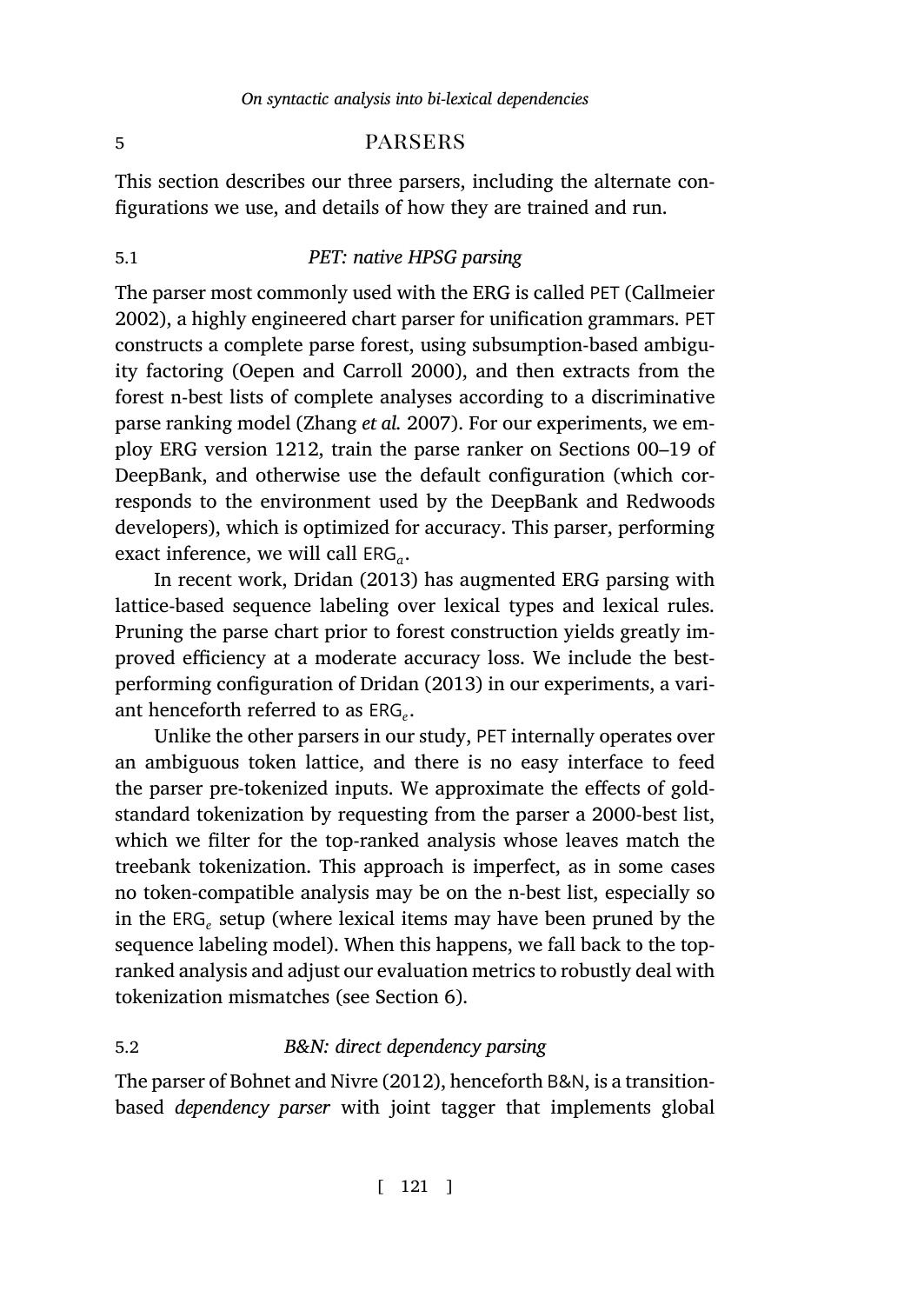learning and a beam search for non-projective labeled dependency parsing. This parser [consistently outper](#page-31-6)forms pipeline systems (such as the Malt and MST parsers) both in terms of tagging and parsing accuracy for typologically diverse languages such as Chinese, English, and German. We apply B&N mostly 'out-of-the-box', training on the DT conversion of DeepBank Sections 00–19, and running the parser with an increased beam size of 80.

## 5.3 *Berkeley: PCFG parsing*

The Berkeley parser (Petrov *et al.* 2006), henceforth just Berkeley, is a generative, unlexicalized *phrase structure* parser that au[tomatically](#page-31-7) [derives a smoo](#page-31-7)thed latent-variable PCFG from the treebank and refines the grammar by a split–merge procedure. The parser achieves stateof-the-art performance on various standard benchmarks.

Formally, the HPSG analyses in the DeepBank and Redwoods treebanks transcend the class of context-free grammars. Nevertheless, one can pragmatically look at an ERG derivation as if it were a contextfree phrase structure tree. On this view, standard, off-the-shelf PCFG parsing techniques are applicable to the ERG treebanks. Zhang and Krieger (201[1\) explore this](#page-29-1) s[pace e](#page-29-1)xperimentally, combining the ERG, Redwoods (but not DeepBank), and massive collections of automatically parsed text. Their study, however, does not consider parser efficiency.<sup>7</sup> In contrast, our goal is to reflect on practical trade-offs along multiple dimensions. We therefore focus on Berkeley, as one of the currently best-performing (and relatively efficient) PCFG engines. We train [th](#page-10-0)e parser on the derivation trees and then, for comparison to the other parsers in terms of DT dependency accuracy, we apply the converter of Ivanova *et al.* (2012) to Berkeley outputs. For technical reasons, however, the optional mapping from ERG to PTB tokenization is not applicable in this setup, and hence our experiments involving Berkeley are limited to ERG tokens and fine-grained lexical categories.

# <span id="page-9-0"></span>5.3.1 Tuning

Table 3 summarizes a series of experiments, seeking to tune the Berkeley parser for maximum accuracy on our development set, DeepBank

<sup>&</sup>lt;sup>7</sup> Their best PCFG results are only a few points  $F_1$  below the full HPSG parser, using very large PCFGs and exact inference; in this set-up, parsing times in fact exceed those of the native HPSG parser.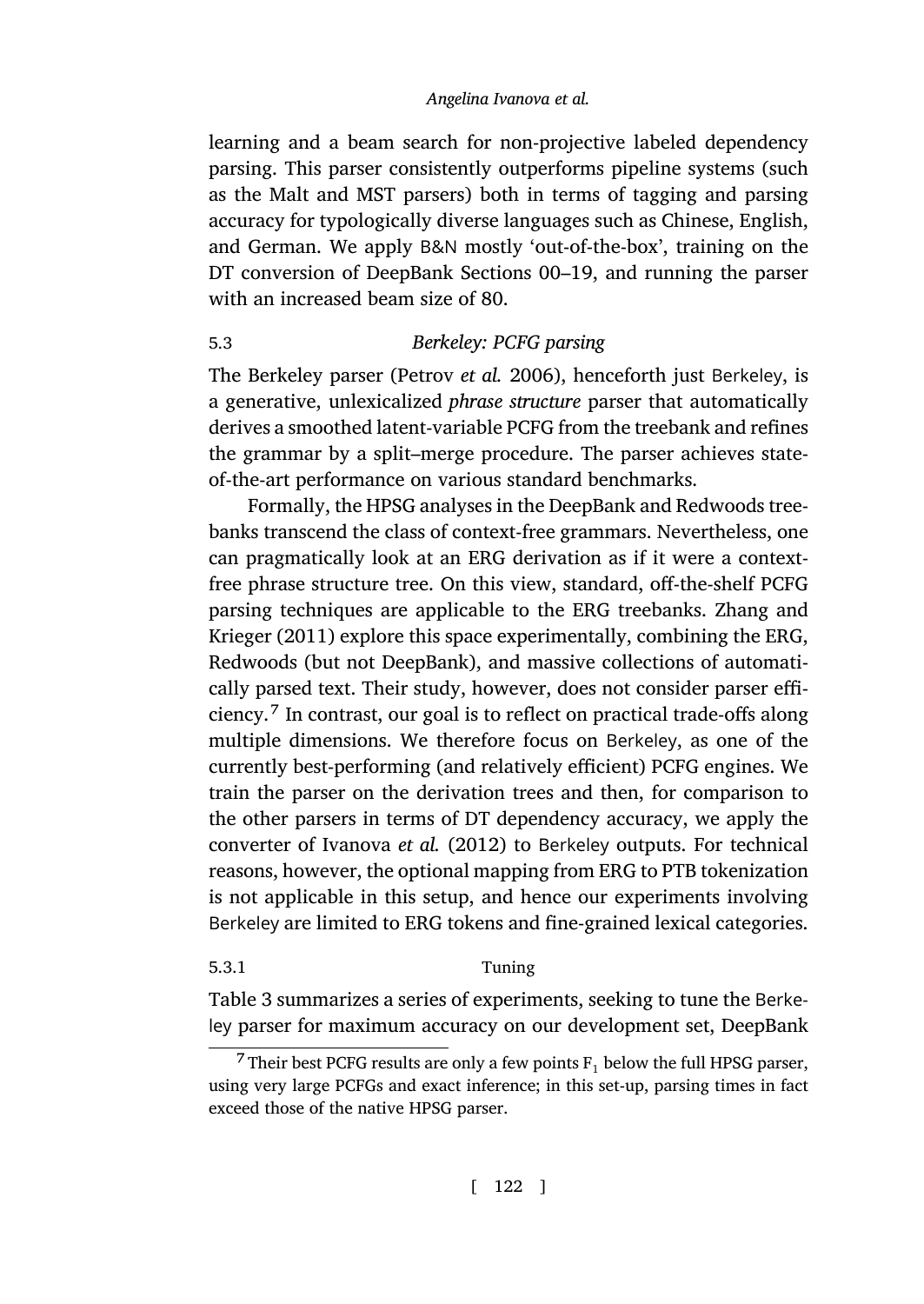<span id="page-10-0"></span>Table 3: Tagging accuracy,  $\texttt{PARSEVAL}\,F_1$ , and dependency accuracy for Berkeley on WSJ development data

|             | Unary Rules Removed |       |       |       |  |  |  |  |
|-------------|---------------------|-------|-------|-------|--|--|--|--|
| Labels      |                     | Long  |       | Short |  |  |  |  |
| Cycles      | 5                   | 6     | 5     | 6     |  |  |  |  |
| Gaps        | 3                   | 3     | 0     | Ω     |  |  |  |  |
| TA          | 88.46               | 87.65 | 89.16 | 88.46 |  |  |  |  |
| ${\rm F_1}$ | 74.53               | 73.72 | 75.15 | 73.56 |  |  |  |  |
| LAS         | 83.96               | 83.20 | 80.49 | 79.56 |  |  |  |  |
| UAS         | 87.12               | 86.54 | 87.95 | 87.15 |  |  |  |  |

|            | Unary Rules Preserved |       |       |       |       |       |  |  |
|------------|-----------------------|-------|-------|-------|-------|-------|--|--|
| Labels     |                       | Long  |       | Short | Mixed |       |  |  |
| Cycles     | 5                     | 6     | 5     | 6     | 5     | 6     |  |  |
| Gaps       | $\mathbf{2}$          | 5     | 0     | 0     | 11    | 19    |  |  |
| <b>TA</b>  | 90.96                 | 90.62 | 91.11 | 91.62 | 90.93 | 90.94 |  |  |
| $F_1$      | 76.39                 | 75.66 | 79.81 | 80.33 | 76.70 | 76.74 |  |  |
| LAS        | 86.26                 | 85.90 | 82.50 | 83.15 | 86.72 | 86.16 |  |  |
| <b>UAS</b> | 89.34                 | 88.92 | 89.80 | 90.34 | 89.42 | 88.84 |  |  |

Section 20. Due to its ability to internally rewrite node labels, this parser should be expected to adapt well also to ERG derivations. Compared to the phrase structure annotations in the PTB, there are two structural differences evident in Figure 1. First, the inventories of phrasal and lexical labels are larger, a[t a](#page-4-0)round 250 and 1000, respectively, compared to only about two dozen phrasal categories and 45 parts of speech in the PTB. Second, ERG derivations contain more unary (non-branching) rules, recording for example morphological variation or syntacto-semantic category changes.<sup>8</sup>

We experiment with preserving unary rules in ERG derivations or removing them (as they make no difference to the final DT analysis); we further run experiments using the native ('long') ERG construc-

<sup>8</sup> Examples of morphological rules in Figure 1 include v\_pas\_odlr and v\_n3sbse\_ilr, for passive-participle and non-third person singular or base inflection, respectively. Also, there are two instances of bare noun phrase formation: hdn bnppn\_c and hdn\_bnp-qnt\_c.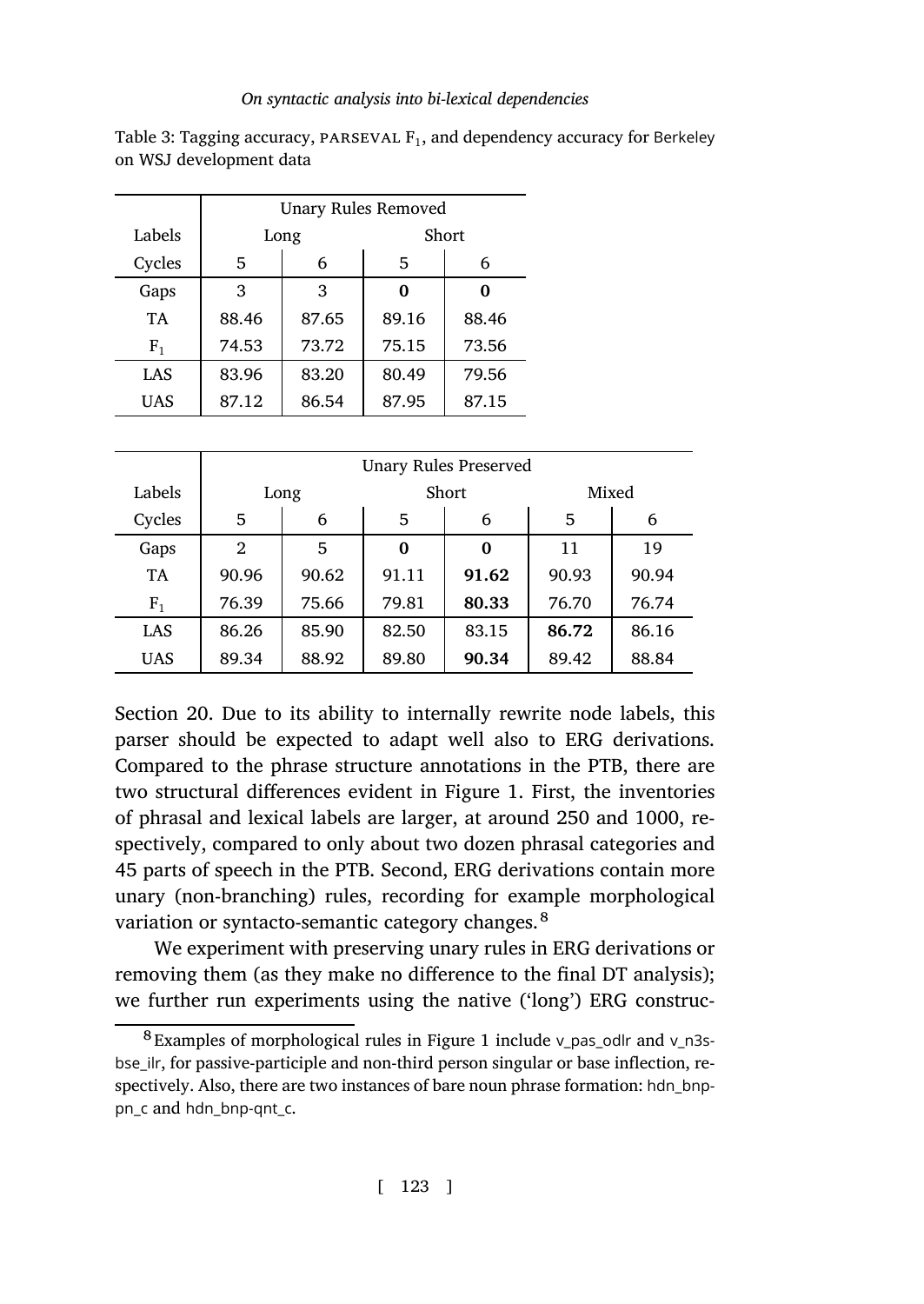<span id="page-11-0"></span>tion identifiers, their generalizations to 'short' labels as used in DT, and a variant with long labels for unary and short ones for branching rules ('mixed'). We report results for training with five or six split– merge cycles, where fewer iterations generally show inferior accuracy, and larger values lead to more parse failures ('gaps' in Table 3). There are some noticeable trade-offs across tagging accuracy, dependency accuracy, and coverage, without a single best performer along all three dimensions. As our primary interest across parsers is dependency accuracy, we select the configuration with unary rules and long labels, trained with five split–merge cycles, which seems to afford near-premium LAS at near-perfect coverage.<sup>9</sup>

# 6 EVALUATION

Standard evaluation metrics in dependency parsing are labeled and unlabeled attachment scores (LAS, UAS; implemented by the CoNLL eval.pl scorer). These measure the percentage of tokens which are correctly attached to their head token and, for LAS, have the right dependency label. As assignment of lexical categories is a core part of syntactic analysis, we complement LAS and UAS with tagging accuracy scores (TA), where appropriate. However, in our work there are two complications to consider when using eval.pl. First, some of our parsers occasionally fail to return any analysis, notably Berkeley and ERG*<sup>e</sup>* . For these inputs, our evaluation re-inserts the missing tokens in the parser output, padding with dummy 'placeholder' heads and dependency labels.

Second, a more difficult issue is caused by occasional tokenization mismatches in ERG parses, as discussed above. Since eval.pl identifies tokens by their position in the sentence, any difference of tokenization will lead to invalid results. One option would be to treat all system outputs with token mismatches as parse failures, but this over-penalizes, as potentially correct dependencies among corresponding tokens are also removed from the parser output. For this reason, we modify the evaluation of dependency accuracy to use character offsets, instead of consecutive identifiers, to encode token identities. This way, tokenization mismatches local to some sub-segment of the input will not 'throw

<sup>&</sup>lt;sup>9</sup>A welcome side-effect of this choice is that we end up using native ERG derivations without modifications.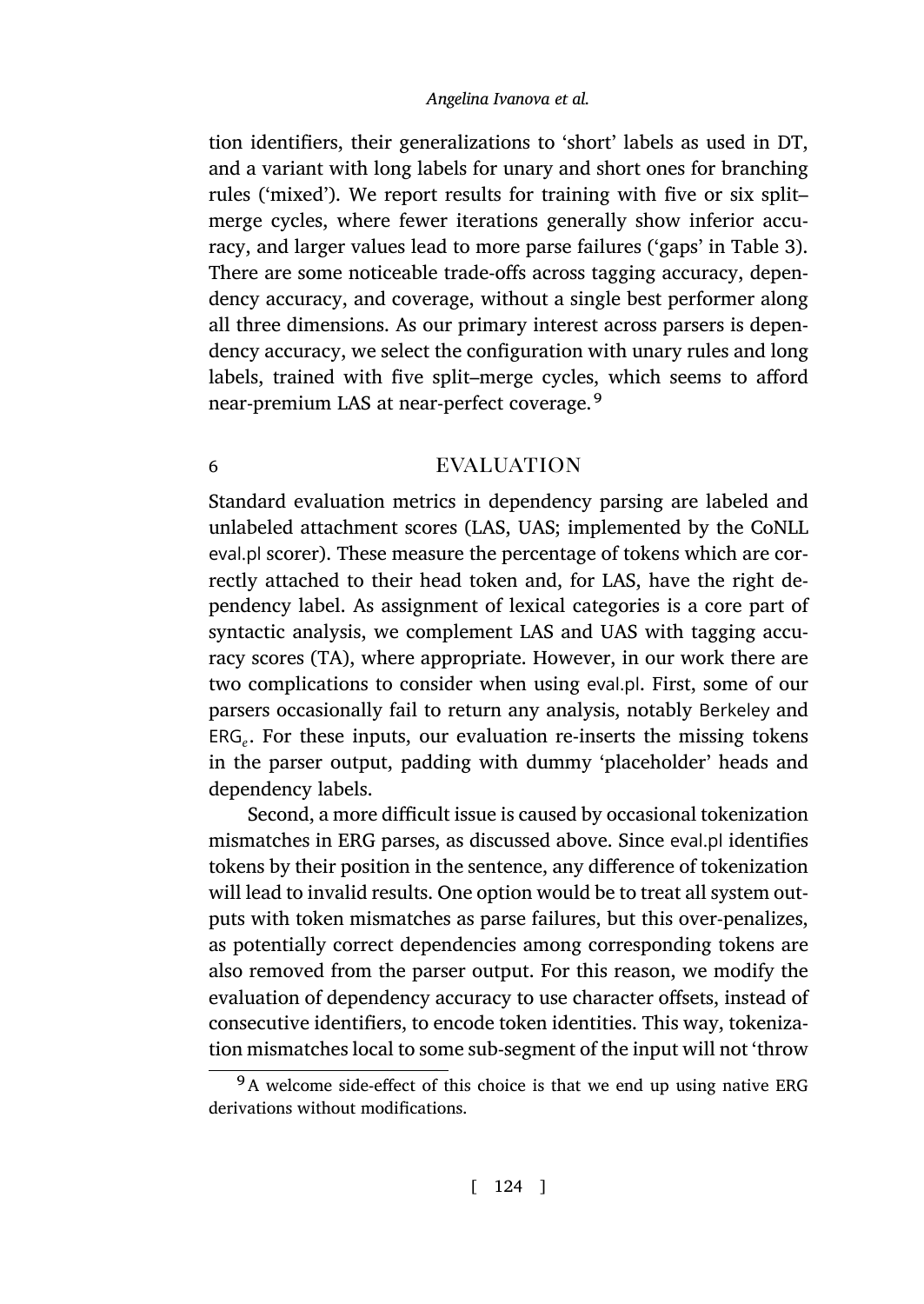off' token correspondences in other parts of the string.<sup>10</sup> We will refer to this character-based variant of the standard CoNLL metrics as LAS<sub>c</sub> and UAS*<sup>c</sup>* .

# 7 **IN-DOMAIN PARSING RESULTS**

Our first cross-paradigm comparison of the three parsers is against the WSJ in-domain test data, as [summa](#page-28-5)r[ized in](#page-28-5) Table 4. There are substantive differences between parsers both in terms of coverage, speed, and accuracy. Berkeley fails to return an analysis for one input, whereas ERG*<sup>e</sup>* cannot parse 13 sentences (close to one percent of the test set); just as the 44 inputs where parser output deviates in tokenization from the treebank, this is likely an effect of the lexical pruning applied in this setup. At an average of one second per input, Berkeley is the fastest of our parsers; ERG*<sup>a</sup>* is exactly one order of magnitude slower. However, the lexical pruning of Dridan (2013) in ERG*<sup>e</sup>* leads to a speed-up of almost a factor of six, making this variant of PET perform comparable to B&N. The strongest differences, however, we observe in tagging and dependency accuracies. The two data-driven parsers perform very similarly (at close to 93% TA and around 86.7% LAS); the two ERG parsers are comparable too, but at accuracy levels that are four to six points higher in both TA and LAS. Compared to ERG*<sup>a</sup>* , the faster ERG*<sup>e</sup>* variant performs very slightly worse – which likely reflects penalization for missing coverage and token mismatches – but it nevertheless delivers much higher accuracy than the data-driven parsers.

|                | Gaps      | Time | TA   | LAS <sub>c</sub> | UAS <sub>c</sub> |
|----------------|-----------|------|------|------------------|------------------|
| Berkeley       | $1 + 0$   | 1.0  | 92.9 | 86.65            | 89.86            |
| <b>B&amp;N</b> | $0+0$     | 1.7  | 92.9 | 86.76            | 89.65            |
| $ERG_a$        | $0+0$     | 10   | 97.8 | 92.87            | 93.95            |
| ERG            | $13 + 44$ | 1.8  | 96.4 | 91.60            | 92.72            |

 $^{10}$  Where tokenization is identical for the gold and system outputs, the score given by this generalized metric is exactly the same as that of eval.pl. Unless indicated otherwise, punctuation marks are included in scoring.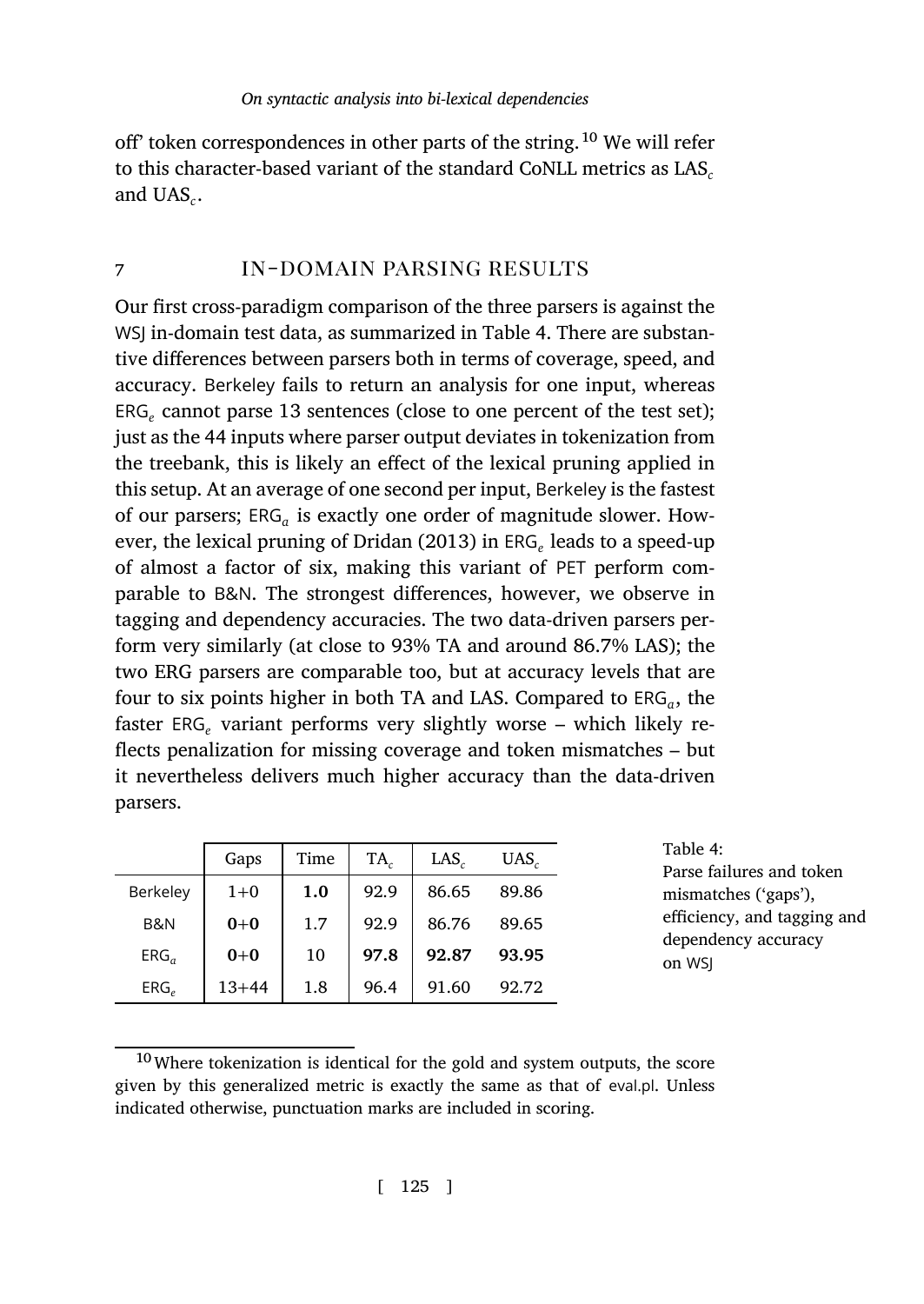## 8 CROSS-DOMAIN PARSING RESULTS

To gauge the resilience of the different systems to domain and genre variation, we apply the same set of parsers – without re-training or other adaptation – to the [additional Re](#page-28-6)[dwoods test data.](#page-30-1) Table 5 summarizes coverage and accuracy results across the four diverse samples. Again, Berkeley and B&N pattern alike, with Berkeley slightly ahead in terms of dependency accuracy, but penalized on two of the test sets for parse failures. LAS for the two data-driven parsers ranges between 74% and 81%, up to 12 points below their WSJ performance. Though large, accuracy drops on a similar scale have been observed repeatedly for purely statistical systems when moving out of the WSJ domain without adaptation (Gildea 2001; Nivre *et al.* 2007). In contrast, ERG*<sup>e</sup>* performance is more similar to WSJ results, with a maximum LAS drop of less than two points.<sup>11</sup> For Wikipedia text (WS; previously unseendata for the ERG, just as for the other two), for example, both tagging and dependency accuracies are around ten points higher, an error reduction of more than 50%. From these results, it is evident that the general linguistic knowledge available in ERG parsing makes it far more resilient to variation in domain and text type.

## 9 ERROR ANALYSIS

The ERG parsers outperform the two data-driven parsers on the WSJ and cross-domain data. Through in-depth error analysis, we seek to identify parser-specific properties that can explain the observed differences. In the following, we look at (a) the accuracy of individual dependency types, (b) dependency accuracy relative to (predicted and gold) dependency length, and (c) the distribution of LAS over different lexical categories.

Among the different dependency types, we observe that the notion of an adjunct is difficult for all three parsers. One of the hardest

<sup>&</sup>lt;sup>11</sup> It must be noted that, unlike the WSJ test data, some of these cross-domain data sets have been used in ERG development throughout the years, notably VM and CB, and thus the grammar is likely to have particularly good linguistic coverage of this data. Conversely, SC has hardly had a role in grammar engineering so far, and WS is genuinely unseen (for the ERG and Redwoods release used here), i.e. treebankers were first exposed to it once the grammar and parser were frozen.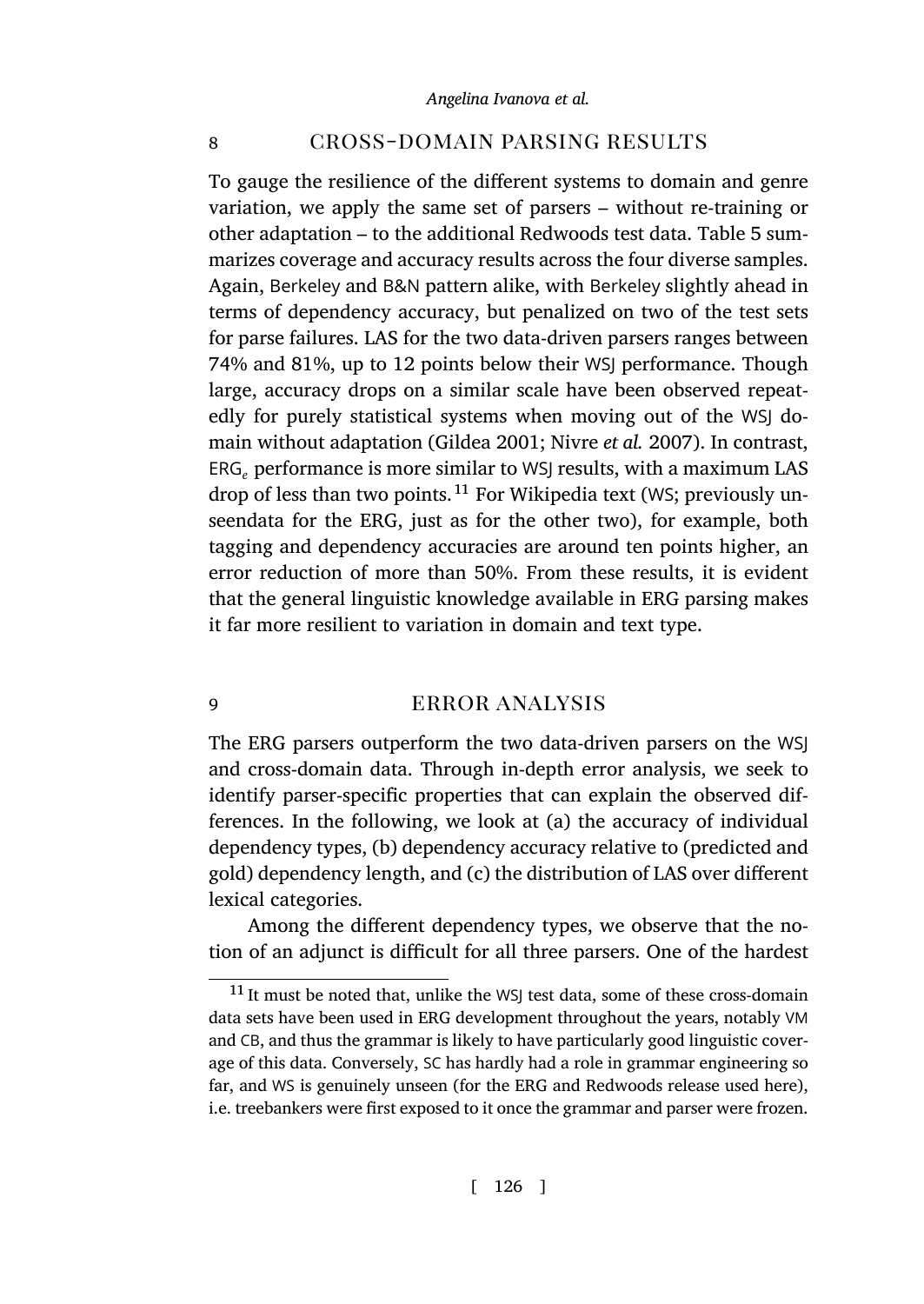|    |                  | Gaps      | $TA_c$ | LAS <sub>c</sub> | $UAS_c$ |
|----|------------------|-----------|--------|------------------|---------|
|    | Berkeley         | $1 + 0$   | 87.1   | 78.13            | 83.14   |
| ⊕  | <b>B&amp;N</b>   | $0 + 0$   | 87.06  | 77.70            | 82.96   |
|    | $ERG_a$          | $0 + 4$   | 96.3   | 90.77            | 92.47   |
|    | ERG <sub>e</sub> | $8 + 8$   | 95.3   | 90.02            | 91.58   |
|    | Berkeley         | $1 + 0$   | 87.2   | 79.81            | 85.10   |
| X  | <b>B&amp;N</b>   | $0 + 0$   | 85.9   | 78.08            | 83.21   |
|    | ERG <sub>a</sub> | $0 + 0$   | 96.1   | 90.84            | 92.65   |
|    | ERG <sub>e</sub> | $11 + 7$  | 94.9   | 89.49            | 91.26   |
|    | Berkeley         | $7 + 0$   | 84.0   | 74.40            | 83.38   |
| ξ  | <b>B&amp;N</b>   | $0 + 0$   | 83.1   | 75.28            | 82.86   |
|    | $ERG_a$          | $0+40$    | 94.3   | 90.44            | 92.27   |
|    | ERG <sub>e</sub> | $11 + 42$ | 94.4   | 90.18            | 91.75   |
|    | Berkeley         | $7 + 0$   | 87.7   | 80.31            | 85.11   |
| ŞΛ | <b>B&amp;N</b>   | $0 + 0$   | 88.4   | 80.63            | 85.24   |
|    | $ERG_a$          | $0 + 0$   | 97.5   | 91.33            | 92.48   |
|    | ERG <sub>e</sub> | $4 + 12$  | 96.9   | 90.64            | 91.76   |

*On syntactic analysis into bi-lexical dependencies*

Table 5: Cross-domain coverage gaps (parse failures and token mismatches) and tagging and dependency accuracies

dependency labels across domains is hdn-aj (post-adjunction to a nominal head), the relation employed for relative clauses and prepositional phrases attaching to a nominal head. The most common error for this relation is ver[ba](#page-15-0)l attachment.

It has been noted that dependency parsers may exhibit systematic performance differences with respect to dependency length (i.e. the distance between a head and its argument; McDonald and Nivre 2007). In our experiments, we find that the parsers perform comparably on longer dependency arcs (upwards of fifteen words), with ERG*<sup>a</sup>* constantly showing the highest accuracy, and Berkeley holding a slight edge over B&N as dependency length increases.

In Figure 3, one can eyeball frequency and accuracy levels per lexical category on WSJ. The cross-domain picture is similar to the indomain one, but the difference between accuracy for PET and the datadriven parsers on adjectives (aj), adverbs (av), and conjunctions (c) is more pronounced on the out-of-domain data. Determiners (d) and complimentizers (cm) are similar, while conjunctions (c) and various types of prepositions (p and pp) are the most difficult for all three parsers.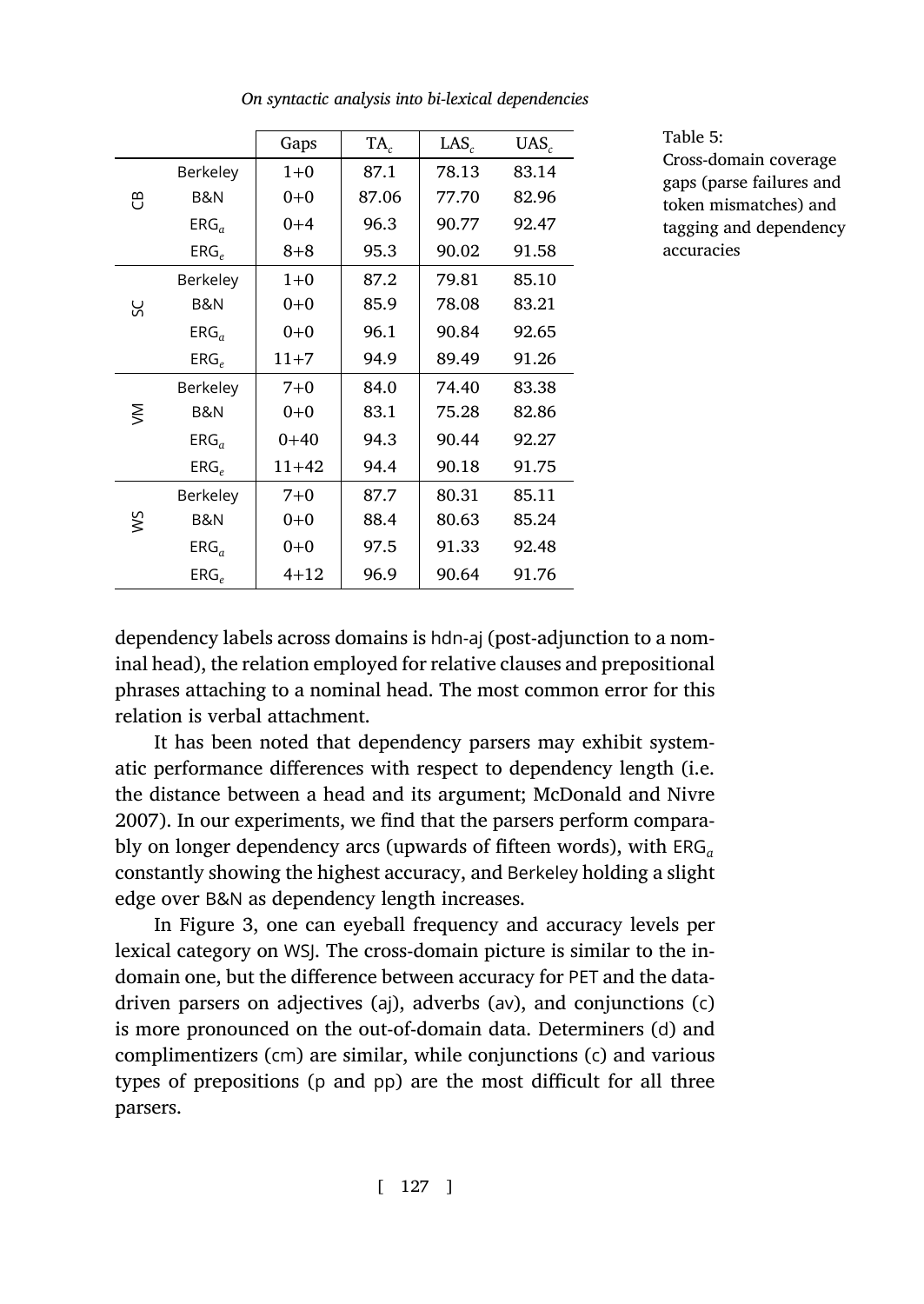<span id="page-15-0"></span>



Figure 3: WSJ per-category frequency (left) and dependency accuracies (right) on coarse lexical head categories: adjective, adverb, conjunction, complementizer, determiner, noun, preposition, lexical prepositional phrase, punctuation, verb, and others

It is unsurprising that the DT analysis of coordination is challenging. Schwartz *et al.* (2012) show that choosing conjunctions as heads in coordinate structures is harder to parse for direct dependency parsers (while this analysis also is linguistically more expressive). Our results confirm this effect also for the PCFG parser and (though to a lesser degree) for ERG*<sup>a</sup>* . At the same time, conjunctions are among the lexical categories for which ERG*<sup>a</sup>* most clearly outperforms the other parsers. Berkeley and B&N exhibit LAS error rates of around 35–41% for conjunctions, whereas the ERG*<sup>a</sup>* error rate is below 20%. For many of the coordinate structures parsed correctly by ERG*<sup>a</sup>* but not the other two, we find that attachment to root constitutes the most frequent error type – indicating that clausal coordination is particularly difficult for the data-driven parsers.

The attachment of prepositions constitutes a notorious difficulty in syntactic analysis. Unlike 'standard' PoS tag sets, ERG lexical types provide a more fine-grained analysis of prepositions, for example recognizing a lexicalized PP like *in full*, or making explicit the distinction between semantically contentful vs. vacuous prepositions. In our error analysis, we find that parser performance varies a lot across the various prepositional sub-types. For some prepositions, all parsers perform comparatively well; e.g. p\_np\_ptcl-of\_le, for semantically vacuous *of*, ranks among the twenty most accurate lexical categories across the board. Other types of prepositions are among the categories exhibiting the highest error rates, e.g. p\_np\_i\_le for 'common' prepositions, taking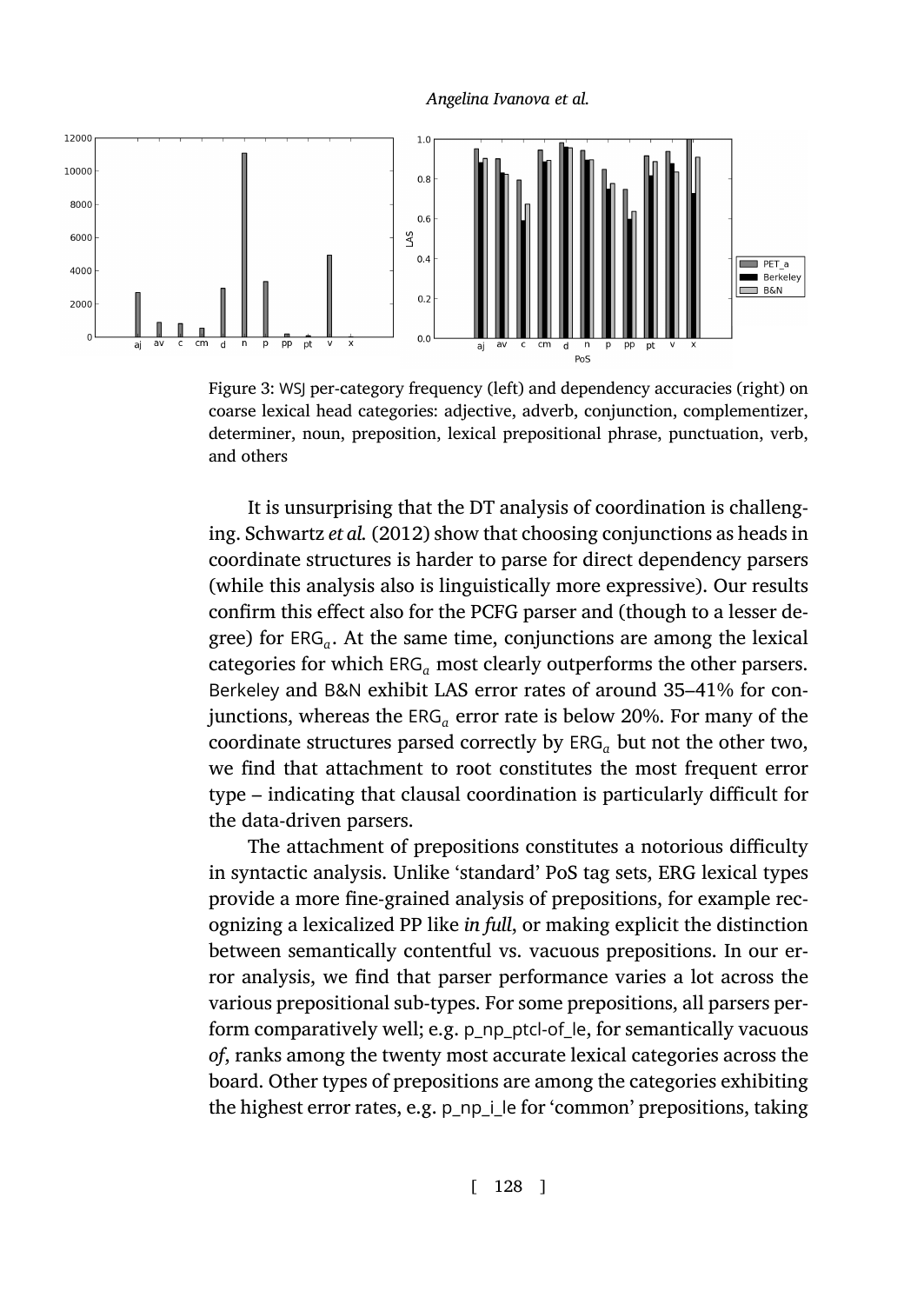an NP argument and projecting intersective modifier semantics. Even so, Figure 3 shows that the attachment of prepositions (p and pp) is an area where ERG*<sup>a</sup>* excels most markedly. Three frequent prepositional lexical types that show the largest ERG*<sup>a</sup>* advantages are p\_np\_ptcl-of\_le (*history of Linux*), p\_n[p\\_](#page-16-0)ptcl\_le (*look for peace*), and p\_np\_i\_le (*talk about friends*).

Looking more closely at inputs where the parsers disagree, they largely involve (usages of[\) p](#page-16-0)re[po](#page-16-1)sitions [w](#page-16-2)hich are le[xic](#page-16-0)ally selected for by their head. ERG lexical rules, which function as lexical types in DT, encode valency information in the form of an ordered sequence of complements for the given type. For example, v\_np-pp\_prop\_le is a verb that requires two complements: a noun phrase and a prepositional phrase (s[ee](#page-16-1) example (1)).

<span id="page-16-0"></span>We analyze parse errors on prepositional complements for heads of various lexical types, including the most frequent verbs, nouns, and adjectives, [ill](#page-16-2)ustrated by (1), (2), and (3). Example (1) depicts the analysis of the argument structure of such a verb (*sneak*) with a noun phrase and a prepositional phrase. Both B&N and Berkeley incorrectly define the head of the phrase *into the office* as the noun *therapists*, while ERG*<sup>a</sup>* delivers the parse tree that corresponds to the gold standard. In example (2) ERG*<sup>a</sup>* correctly identifies *growth* as the head of the prepositional phrase *of recent years* while B&N attaches *of* to the cardinal *4* and Berkeley to the conjunction *but* with erroneous dependency labels. In example (3), ERG*<sup>a</sup>* correctly analyzes the prepositional complement, and B&N and Berkeley predict the proper label, but wrongly assign attachment to the noun *work* and verb *sounds*, respectively.

<span id="page-16-2"></span><span id="page-16-1"></span>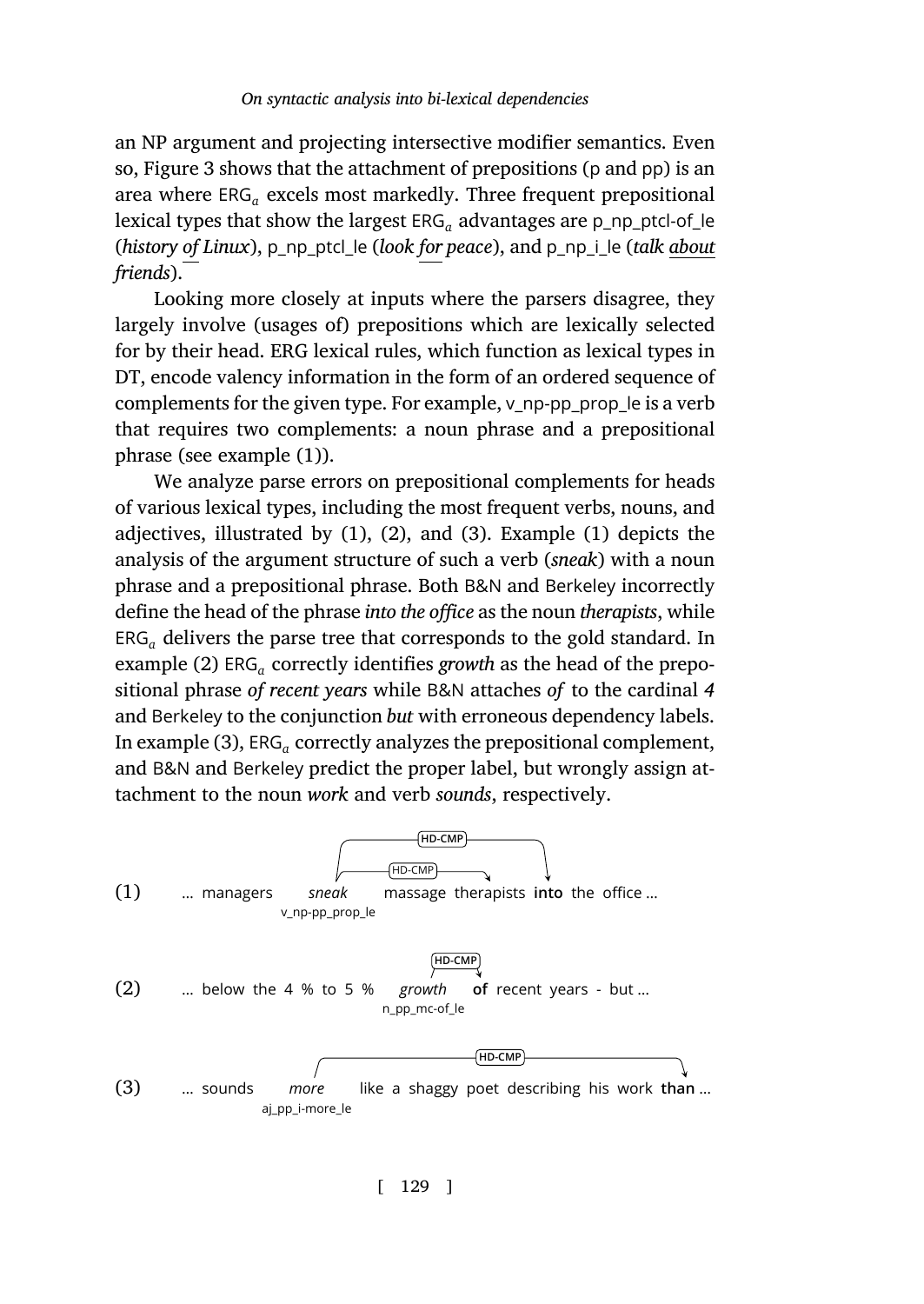In most cases the lexical category of the head explicitly shows the requirement of a prepositional complement; taking advantage of this rule, ERG*<sup>a</sup>* consistently outperforms other parsers in- and cross-domain as depicted in Table 6 which shows the number of total and correct analyses of prepositional complement structures.

| Table 6:                                                            | domain     | total | $ERG_a$ | Berkelev | B&N |
|---------------------------------------------------------------------|------------|-------|---------|----------|-----|
| Number of total and correct analyses<br>of prepositional complement | <b>WSJ</b> | 940   | 905     | 778      | 799 |
| structures                                                          | CВ         | 469   | 446     | 348      | 354 |
|                                                                     | SC         | 602   | 553     | 471      | 454 |
|                                                                     | VM         | 164   | 142     | 113      | 119 |
|                                                                     | WS         | 372   | 361     | 293      | 289 |

Most prepositions in isolation are ambiguous lexical items. However, it appears that lexical information about the argument structure of heads encoded in the grammar allows  $\texttt{ERG}_{a}$  to analyze these prepositions (in context) much more accurately.

# 10 SANITY: PTB TOKENIZATION AND POS TAGS

Up to this point, we have applied the two data-driven par[sers in a](#page-29-1) [setup that o](#page-29-1)ne might [co](#page-18-0)nsider somewhat 'off-road'; although our experiments are on English, they involve unusual tokenization and lexical categories. For example, the ERG treatment of punctuation as 'pseudo-affixes' increases vocabulary size, which PET may be better equipped to handle due to its integrated treatment of morphological variation. In these experiments, we seek to isolate the effects of tokenization conventions and granularity of lexical categories, taking advantage of optional output flexibility in the DT converter of Ivanova *et al.* (2012).<sup>12</sup> Table 7 confirms that tokenization does make a difference. In combination with fine-grained lexical categories still, B&N obtains LAS gains of two to three points, compared to smaller gains (around or below one point) for  $ERG<sub>e</sub>$ .<sup>13</sup> However, in this setup our

<sup>&</sup>lt;sup>12</sup> As mapping from ERG derivations into PTB-style tokens and PoS tags is applied when converting to bi-lexical dependencies, we cannot easily include Berkeley in these final experiments.

<sup>&</sup>lt;sup>13</sup> When converting to PTB-style tokenization, punctuation marks are always attached low in the DT scheme, to the immediately preceding or following to-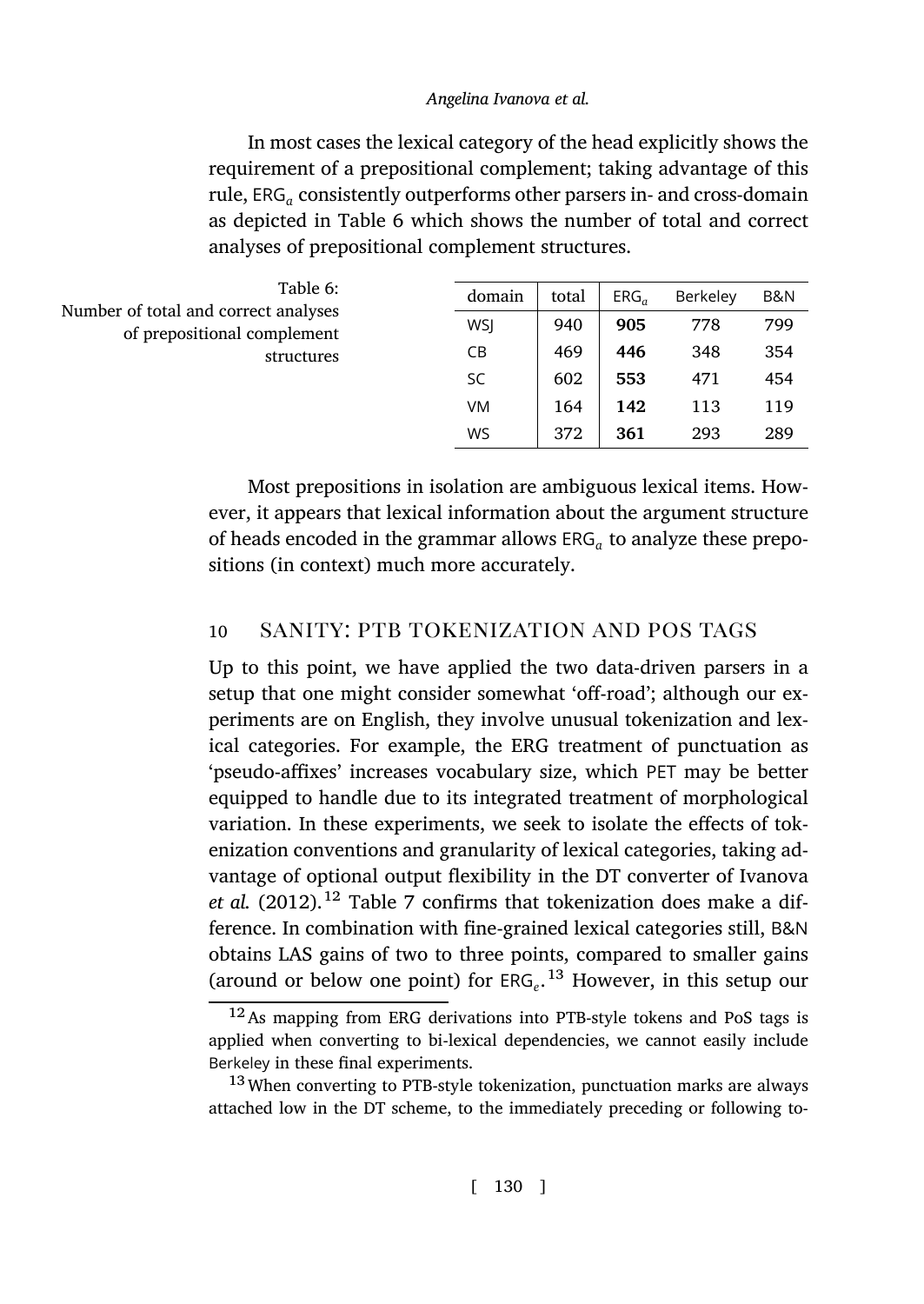two earlier observations still hold true: ERG<sub>e</sub> is substantially more accurate within the WSJ domain and far more resilient to domain and genre variation. When we simplify the syntactic analysis task and train and test B&N on coarse-grained PTB PoS tags only, in-domain differences between the two parsers are further reduced (to 0.8 points), but ERG*<sup>e</sup>* still delivers an error reduction of ten percent compared to B&N. The picture in the cross-domain comparison is not qualitatively different, also in this simpler parsing task, with ERG*<sup>e</sup>* maintaining accuracy levels comparable to WSJ, while B&N accuracies degrade markedly.

|        |                  | Gaps     |                  | <b>Lexical Types</b> | PTB PoS Tags     |         |  |
|--------|------------------|----------|------------------|----------------------|------------------|---------|--|
|        |                  |          | LAS <sub>c</sub> | $UAS_c$              | LAS <sub>c</sub> | $UAS_c$ |  |
|        | B&N              | $0 + 0$  | 88.78            | 91.52                | 91.56            | 93.63   |  |
| ΜS     | ERG <sub>e</sub> | $13+9$   | 92.38            | 93.53                | 92.38            | 93.53   |  |
|        | B&N              | $0 + 0$  | 81.56            | 86.18                | 84.54            | 88.53   |  |
| ප      | ERG <sub>e</sub> | $8 + 4$  | 90.77            | 92.21                | 90.77            | 92.21   |  |
|        | B&N              | $0 + 0$  | 81.69            | 86.11                | 85.17            | 88.85   |  |
| SC     | ERG <sub>e</sub> | $11+0$   | 90.13            | 91.86                | 90.13            | 91.86   |  |
| $\geq$ | <b>B&amp;N</b>   | $0 + 0$  | 77.00            | 83.73                | 82.76            | 88.11   |  |
|        | ERG <sub>e</sub> | $10 + 0$ | 91.55            | 93.08                | 91.55            | 93.08   |  |
|        | B&N              | $0 + 0$  | 82.09            | 86.17                | 84.59            | 88.41   |  |
| Š      | ERG <sub>e</sub> | $4 + 0$  | 91.61            | 92.62                | 91.61            | 92.62   |  |

### <span id="page-18-0"></span>Table 7:

Coverage and dependency accuracies with PTB tokenization and either detailed or coarse lexical categories

# 11 **FIRST EXTRINSIC EVALUATION:** negation scope resolution

One reason for using a representation format like DT is to make it easy to use parsing results in a downstream application, since parsing is rarely the final goal. In order to test the suitability of DT and also explore the effects that improved parser accuracy may have in such a downstream application, we embed our different parsing setups in an extrinsic evaluation scenario.

Elming *et al.* (2013) try a number of different tasks to explore the effects of different dependency representation formats. They find the

ken, effectively adding a large group of 'easy' dependencies. However, results of evaluation excluding punctuation tokens are not qualitatively different.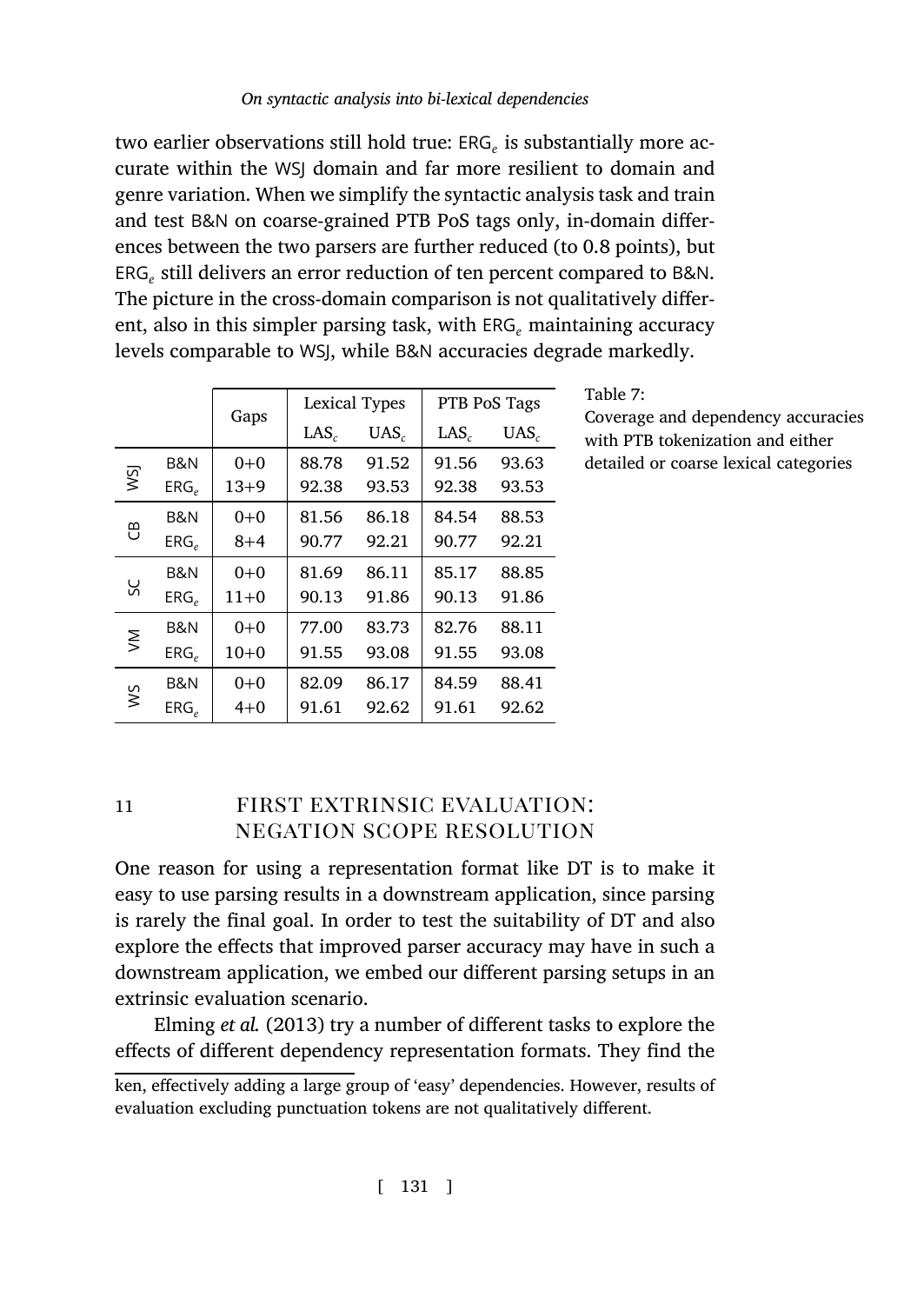negation resolution task (Morante and Blanco 2012) to be the most sensitive to changes in dependency format, and so we chose that as our first external task.

### 11.1 *[Negation resolutio](#page-30-4)n task*

<span id="page-19-0"></span>Negation resolution (NR) is the task of determining negation cues, i.e. morphemes, words or a combination of words that express negation (for example, *un-*, *no*, *by no means*), scopes of negation, i.e. parts of a sentence that are affected by a negation cue, and negated events, i.e. semantically negatede[ve](#page-19-0)ntualities inside scopes in factual sentences. We employ the NR system of Lapponi *et al.* (2012a), one of the best performing systems of the 2012 Computational Semantics (\*SEM) Shared Task (Morante and Blanco 2012) which uses a CRF model for scope resolution relying on dependency features. The dataset for the 2012 \*SEM shared task comprises negation annotated stories of Conan Doyle: a training set of 3644 sentences, a development set of 787 sentences, and a test set of 1089 sentences. One example from the training set is presented in (4) below. The cue is typeset in small caps, its scope italicized, and the negated event underlined.

(4) *I* therefore spent the day at my club and *did* not return *to Ba[ker Street](#page-30-4) [until evening](#page-30-4)*.

Note that this negation scope is discontinuous, which shows that proximity to a negation cue is not always a good strategy to assign tokens to scopes; here the subject (*I*) at the beginning of the sentence is a part of the clause negated by the cue in the coordinate sentence and should be retrieved.

For the evaluation we use software developed by the 2012 \*SEM Shared Task organizers which reports the following metrics (Morante and Blanco 2012):

**Cues** Cue  $F_1$ -measure.

- **Scopes** Scope-level  $F_1$ -measure.
- **Negated** *F*<sup>1</sup> -measure over negated events, computed independently from cues and from scopes
- **Global** Global  $F_1$ -measure of negation: the three elements of the negation – cue, scope, and negated event – all have to be correctly identified (strict match)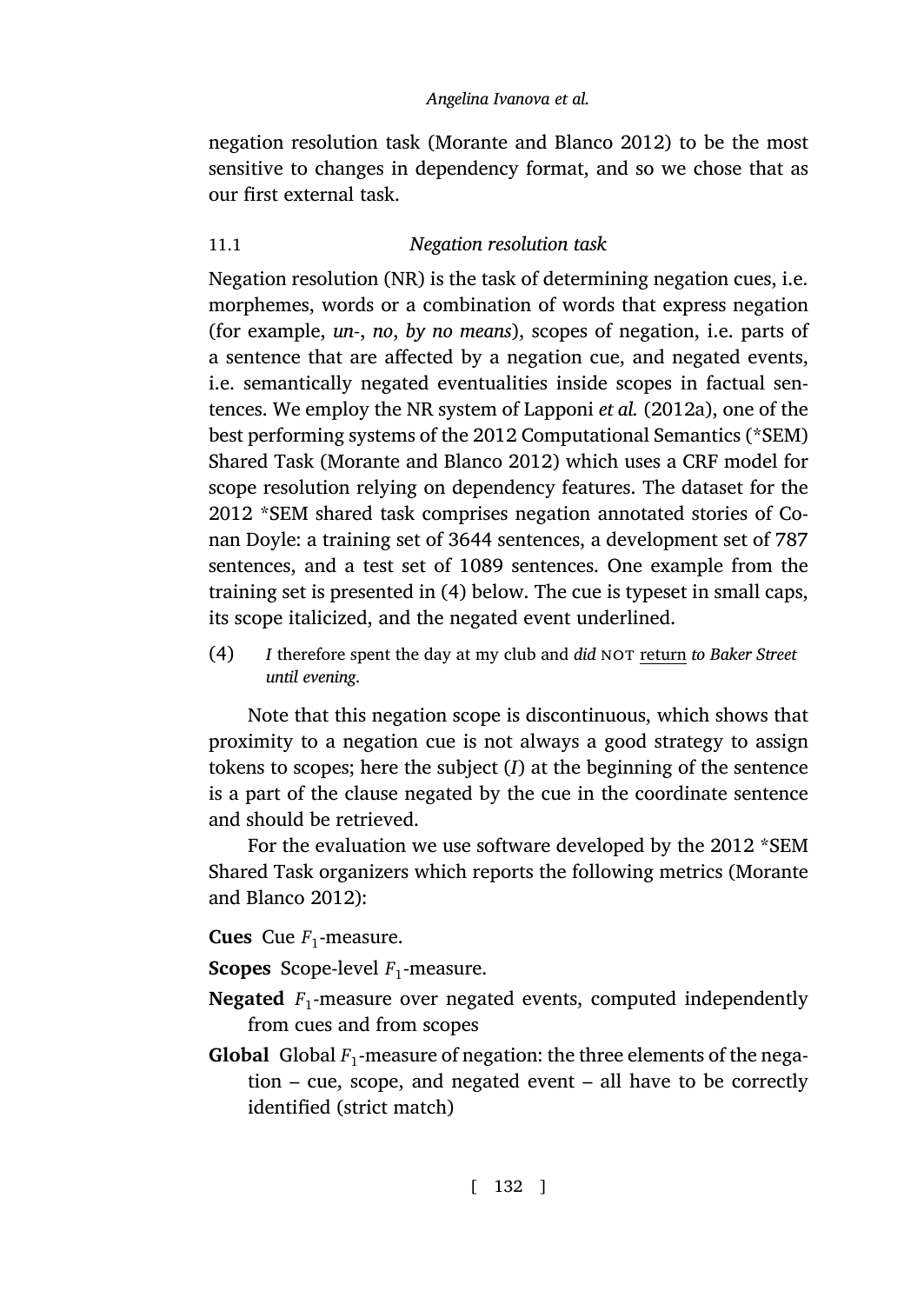## 11.2 *Format comparison*

Table 8 presents evaluation of performance of the NR system relying on dependency features from the analyses of the B&N parser with the three dependency formats we tested in Section 3: CoNLL, Stanford Basic, and DT dependencies. As Elming *et al.* (2013) saw, we get quite a range of p[er](#page-20-0)formance across the three [formats, part](#page-28-7)i[cularly](#page-28-7) considering Table 1 showed that intrinsic parse accuracy is basically identical.

|         | <b>CONLL</b> | Stanford | DТ    |
|---------|--------------|----------|-------|
| Scopes  | 79.57        | 81.69    | 80.43 |
| Negated | 75.96        | 71.15    | 73.33 |
| Global  | 65.89        | 63.78    | 65.89 |

<span id="page-20-0"></span>Table 8: Performance of the NR system with gold cues on the Conan Doyle development set for three dependency formats using the B&N parser

Table 9 reproduces the numbers Elming *et al.* (2013) reported, using dependency formats that varied more than ours do. While these numbers are not directly comparable to our work due to some differences in the data sets for training parsing models, DT is well within their range of variation, and as such, seems a reasonable format for the task.

|         | Yamada | CoNLL-07 | <b>EWT</b> | LTH   |
|---------|--------|----------|------------|-------|
| Scopes  | 81.27  | 80.43    | 78.70      | 79.57 |
| Negated | 76.19  | 72.90    | 73.15      | 76.24 |
| Global  | 67.94  | 63.24    | 61.60      | 64.31 |
|         |        |          |            |       |

### 11.3 *Parser comparison*

To see if the intrinsic parser accuracy differences we saw earlier translate to better negation resolution, we use the PET and B&N parsers to produce DT dependencies for our NR system.

Intrinsic parser evaluation on the 91 manually annotated sentences taken from the story *Wisteria Lodge*, a subset of Conan Doyle development data, is shown in Table 10. Since negation resolution system uses PTB tokenization with PTB PoS tags, we again cannot include Berkeley in this comparison. The Conan Doyle domain is genuinely new for the ERG as it was not available before the release of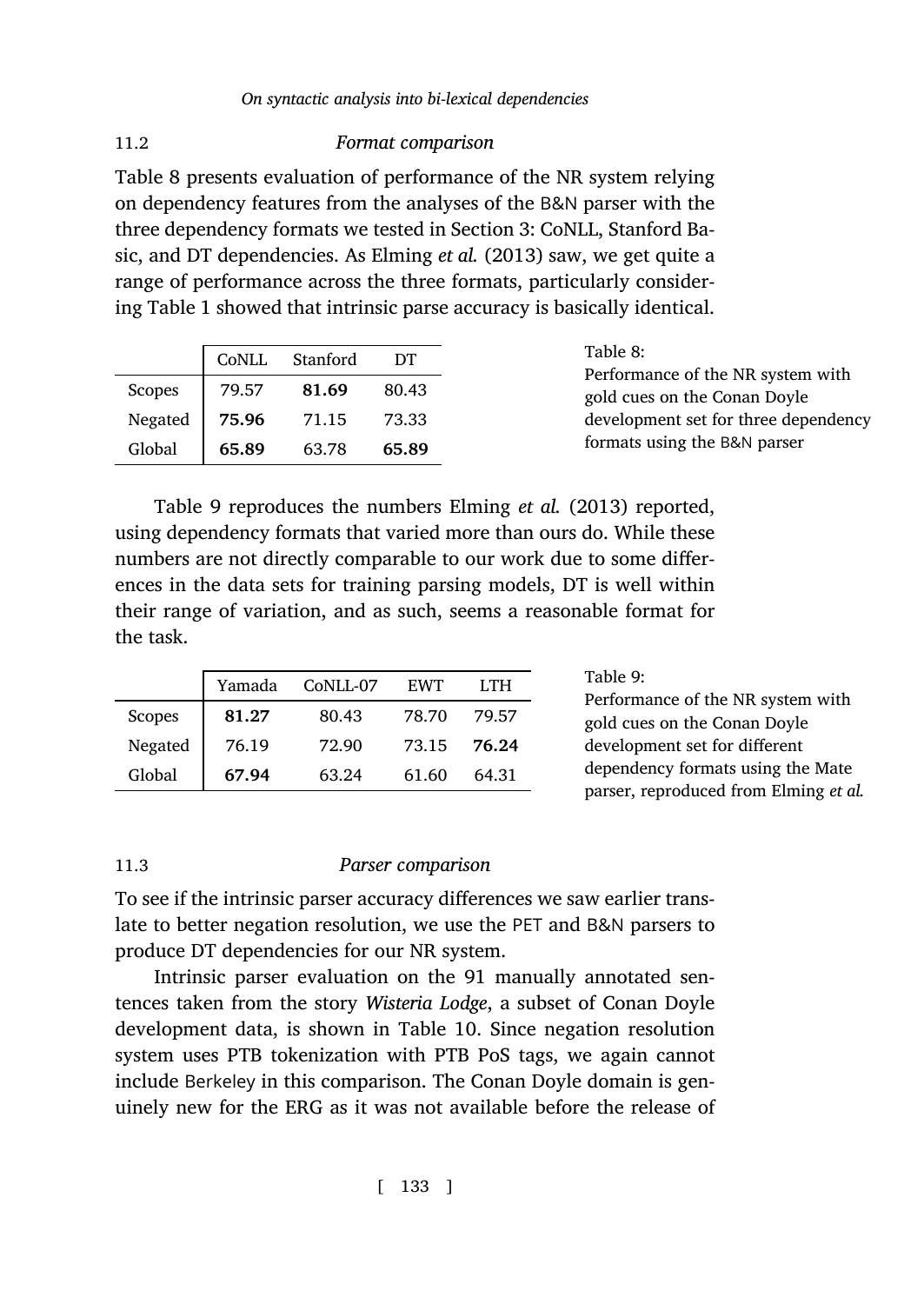Table 10:

Parse failures and token [mism](#page-21-0)atches ('gaps'), and tagging and dependency accuracy on the subset of the Conan

Doyle development data

|                  | Gaps    | $TA_c$ | LAS <sub>c</sub> | $UAS_c$ |
|------------------|---------|--------|------------------|---------|
| <b>B&amp;N</b>   | $0 + 0$ | 92.24  | 83.92            | 87.92   |
| $ERG_a$          | $0 + 0$ | 96.36  | 92.54            | 93.84   |
| ERG <sub>e</sub> | $0 + 3$ | 94.21  | 89.22            | 90.57   |
|                  |         |        |                  |         |

version 1212, used in the present work. Consistent with our expectations, results are similar to the cross-domain evaluation in Table 7.

<span id="page-21-0"></span>While B&N has complete coverage on the full Conan Doyle corpus, Table 11 shows that both of our PET variants sometimes fail to produce an analysis, especially the ERG*<sup>e</sup>* variant due to excessive pruning. In addition, PET does not always land on the gold-standard tokenization as the parsing process starts from the raw text. Due to this, we fall back on the B&N parser for the sentences that lack syntactic analysis in the negation resolution experiments with PET; e.g. for the experiments with ERG $_{a}$  t[he](#page-21-1) trai[ning](#page-22-0) set consists of 89.24% PET analyses and  $10.76\%$ analyses from B&N.

Table 11: PET coverage on Conan Doyle and alignment with 'gold' tokenization

|                                                     | $ERG_a$ |     |                                       |       | ERG <sub>e</sub> |      |
|-----------------------------------------------------|---------|-----|---------------------------------------|-------|------------------|------|
|                                                     | Train   | Dev | Test                                  | Train | Dev              | Test |
| % Coverage                                          |         |     | 89.96 91.11 87.42   81.64 83.99 79.98 |       |                  |      |
| % Alignment   89.24 91.11 86.23   80.98 83.86 78.88 |         |     |                                       |       |                  |      |

<span id="page-21-1"></span>Tables 12 and 13 show the results of the NR system on the development and test sets, respectively. The results from the original system using the Malt parser and Stanford Basic dependencies are shown for comparison Lapponi *et al.* (2012b). Somewhat surprisingly, the reasonably large differences in parser accuracy seen in Table 7 are not reflected in the task performance. Statistical significance testing using the paired, two-tailed formulation of the sign test shows that none of the performance differences are actually significant.

| Table 12:                                                           |         | ERG <sub>a</sub> | ERG <sub>a</sub> | B&N   | Malt  |
|---------------------------------------------------------------------|---------|------------------|------------------|-------|-------|
| Performance of the negation<br>resolution system on the development | Scopes  | 80.00            | 80.85            | 80.43 | 80.00 |
| set with gold cues                                                  | Negated | 75.73            | 73.33 73.33      |       | 80.55 |
|                                                                     | Global  | 64.31            | 63.24            | 65.89 | 66.41 |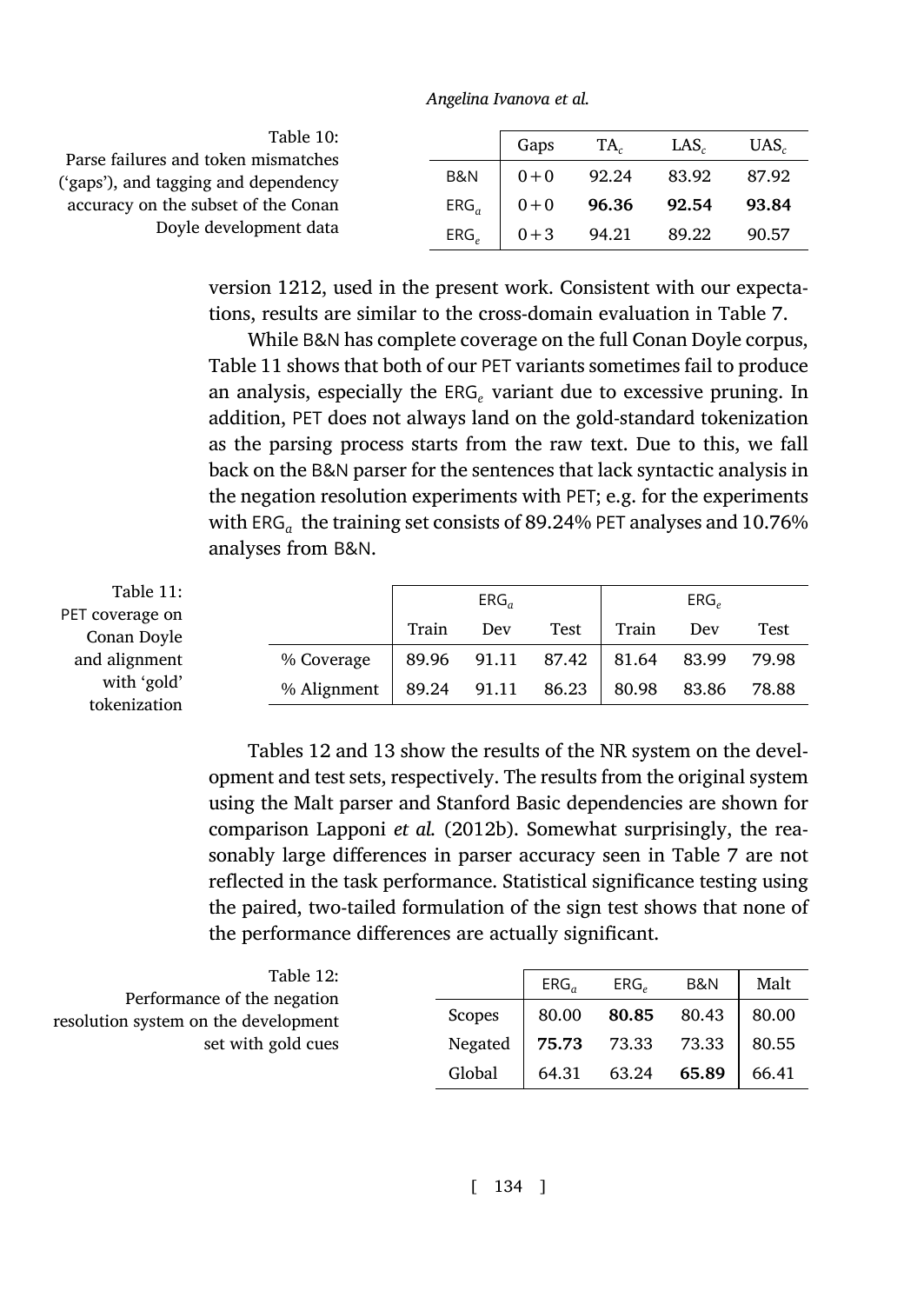|         | $ERG_a$ | ERG <sub>e</sub> | B&N   | Malt  |
|---------|---------|------------------|-------|-------|
| Cues    | 91.31   | 91.31            | 91.31 | 91.31 |
| Scopes  | 73.52   | 74.83            | 75.40 | 72.39 |
| Negated | 61.29   | 60.95            | 60.44 | 61.79 |
| Global  | 53.73   | 55.53            | 55.17 | 54.82 |

<span id="page-22-0"></span>Table 13: [Performance of th](#page-30-5)e negation resolution system on the test set with predicted cues

It is possible that this negation resolution task is not sensitive enough to parser performance to be a useful extrinsic parser evaluation. There is a reasonable body of previous work (Mollá and Hutchinson 2003; Miyao *et al.* 2008; Miwa *et al.* 2010) that has shown that many tasks such as answer extraction, protein-protein interaction (PPI) extraction, and event extraction are relatively insensitive to [parser accuracy. It](#page-30-7) [is pos](#page-30-8)sible that negation resolution, at least in this particular setup, is another such task.

# 12 [second extrin](#page-29-7)sic evaluation: semantic dependency parsing

As another downstream application for extrinsic evaluation, we explore the task of Broad-Coverage Semantic Dependency Parsing (SDP; Oepen *et al.* 2014, 2015), which was part of the 2014 and 2015 Semantic Evaluation Exercises (SemEval). We re-train and evaluate the best-performing system from the SDP 2014 open track, called Prib[eram \(Martins and](#page-30-7) Almeida 2014), which is based on a feature-rich model that takes advantage of the information from the syntactic dependency parser. For this second extrinsic evaluation, we test whether syntactic dependency features provided by the grammar-based system facilitate more accurate semantic parsing than features delivered by the data-driven tools.

## 12.1 *Broad-coverage semantic dependency parsing*

Oepen *et al.* (2014) define semantic dependency parsing (SDP) as the problem of recovering sentence-internal predicate-argument relationships for all content words. Thus, target representations are semantic in nature (rather than directly representing grammatical structure), and in contrast to syntactic parsing the SDP semantic dependencies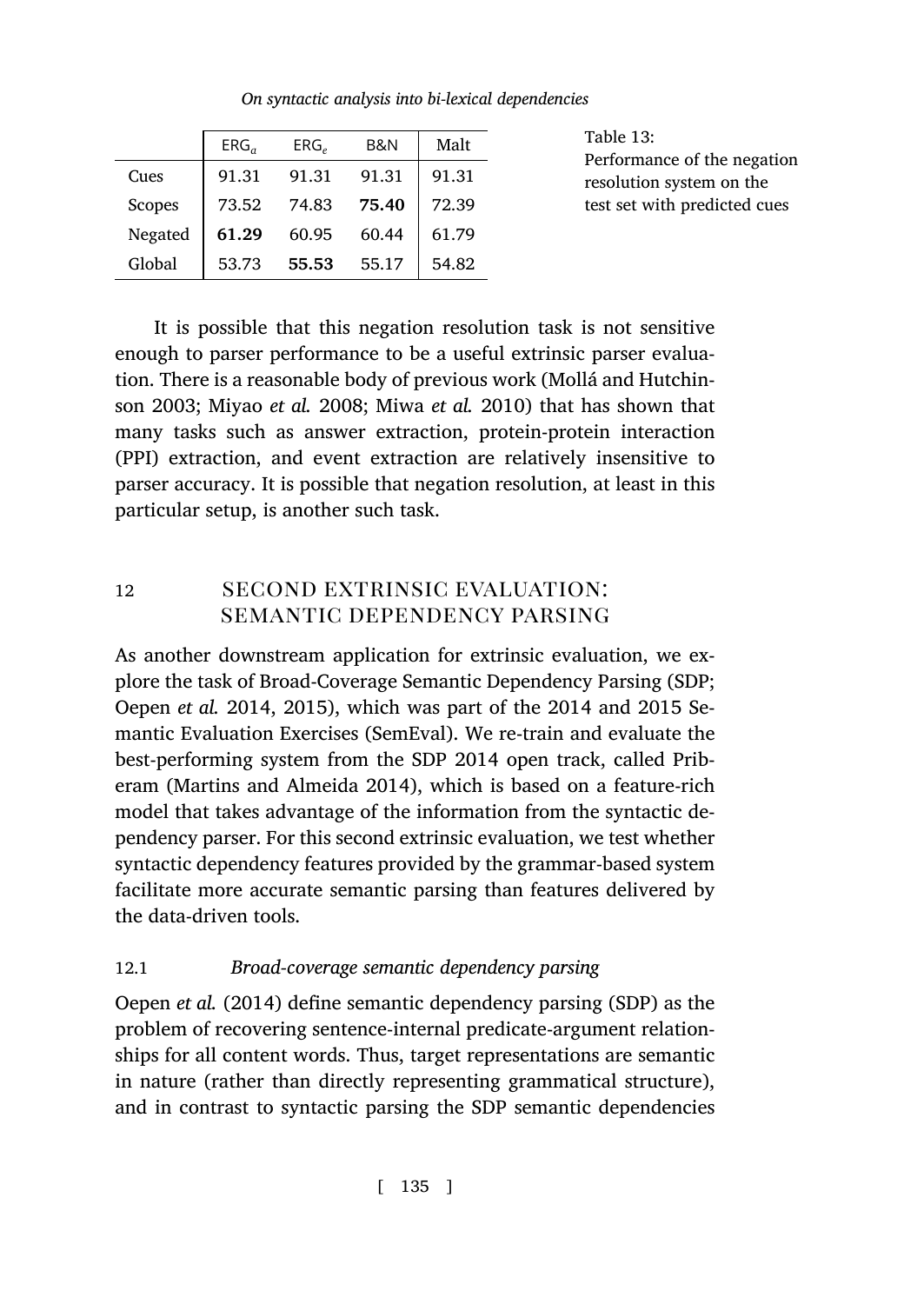are general (directed and acyclic) graphs r[ath](#page-23-0)er than trees, and need not span input tokens that are analyzed as semantically vacuous.

The SDP 2014 data consists of Sections 0–21 of the WSJ Corpus annotated wit[h three target represent](#page-30-9)ations called DM, PAS, and PCEDT (which are all aligned at the sentence and token levels). DM is the result of a two-step reduction of the und[erspecified logica](#page-28-8)l-form meaning representations produced by the ERG to pure bi-lexical dependencies (Oepen and Lønning 2006; Ivanova *et al.* 2012), as exemplified for our running example in Figure 4. PAS dependencies are predicate–argument structures produced by the Enju system, a statistical HPSG parser obtained by learning from a conversion of the (full) PTB annotations (Miyao and Tsujii 2008). PCEDT dependencies, in turn, are extracted from the tectogrammatical analysis layer of the Prague Czech–English Dependency Treebank (Hajič *et al.* 2012).

<span id="page-23-0"></span>

[Figure](#page-27-4) 4: [DM b](#page-27-4)i-lexical semantic dependencies for our running exa[mple](#page-27-4)

The task is organized into two tracks: systems in the *closed* track were trained only on the da[ta distributed by the task or](#page-29-7)ganizers while the systems in the *open* track could use additional resources. We are, therefore, only interested in the latter track. In the open track of the SDP 2014 task, participants had been offered syntactic 'companion' files with Stanford dependencies produced by the parser of Bohnet and Nivre (2012). Evaluation measures are labeled precision (LP), labeled recall (LR), labeled F $_{\rm 1}$  (LF), and labeled exact match (LM) with respect to predicted *〈predicate*,*role*, *argument〉* triples.

The Priberam system (Martins and Almeida 2014), which relies on a model with second-order features and decoding with dual decomposition, was ranked first in the SDP 2014 open track, and achieved the second highest score in the closed track. By virtue of syntactic features extracted from the output of a syntactic dependency parser, Priberam attained an improvement of around 1% in LF for all three dependency formats. We have chosen this system for extrinsic evaluation.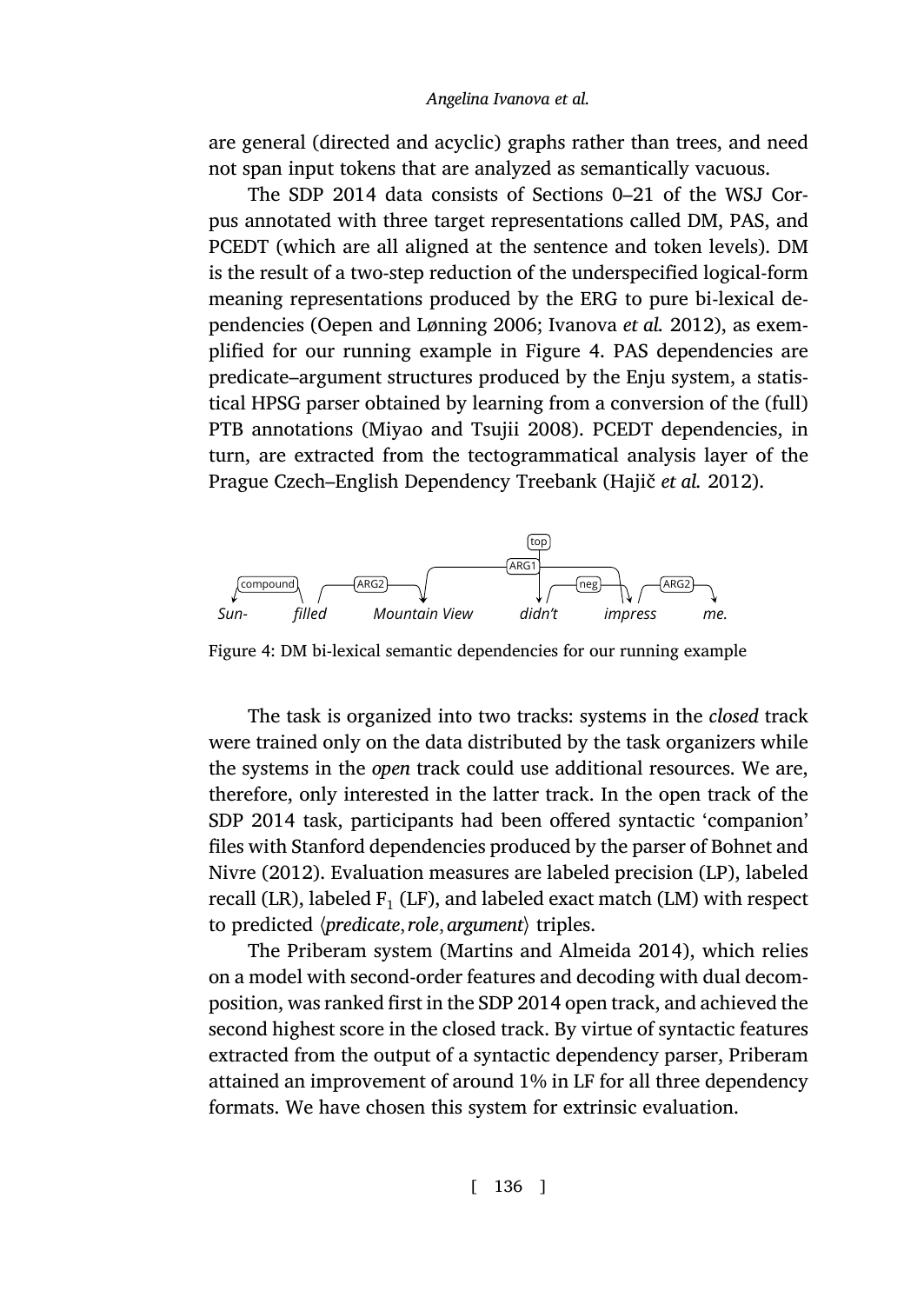## 12.2 *[Pa](#page-24-0)rser comparison*

We compare the quality of syntactic features produced by  $\texttt{ERG}_{a}$ ,  $\texttt{ERG}_{e}$ and B&N for the semantic parsing with Priberam. Using these three parsers we prepare alternate companion files containing DT bi-lexical dependencies. Of the 1348 sentences in the SDP test set, ERG<sub>a</sub> and ERG<sub>e</sub> fail to deliver analysis for 11 and 24 sentences, respectively; thus, we 'borrow' the missing analyses from B&N outputs, much like we did in Section 11 above.

Tables 14, 15, and 16 present SDP results for DM, PAS, and PCEDT, respectively. For comparison, we include results of Priberam from the SDP 2014 task with the original companion file generated by task organizers. Compared to the original SDP 2014 results, moving from Stanford to DT dependencies (derived by B&N in both cases) appears to only have a small effect on semantic dependency parsing. Our re-trained version of Priberam with the DT syntactic companion performs marginally below the published SDP 2014 results for

<span id="page-24-0"></span>

|    | $ERG_a$ | $ERG_e$          | B&N   | SDP 2014 | Table 14:<br>SDP open track results on DM    |
|----|---------|------------------|-------|----------|----------------------------------------------|
| LP | 90.88   | 90.77            | 88.96 | 90.23    |                                              |
| LR | 89.86   | 89.67            | 88.10 | 88.11    |                                              |
| LF | 90.37   | 90.22            | 88.53 | 89.16    |                                              |
| LM | 32.42   | 32.64            | 29.75 | 26.85    |                                              |
|    |         |                  |       |          |                                              |
|    | $ERG_a$ | ERG <sub>e</sub> | B&N   | SDP 2014 | Table 15:<br>SDP open track results on PAS   |
| LP | 92.04   | 92.19            | 91.91 | 92.56    |                                              |
| LR | 89.67   | 89.89            | 89.63 | 90.97    |                                              |
| LF | 90.84   | 91.03            | 90.75 | 91.76    |                                              |
| LM | 31.38   | 30.93            | 32.86 | 37.83    |                                              |
|    |         |                  |       |          |                                              |
|    | $ERG_a$ | ERG <sub>e</sub> | B&N   | SDP 2014 | Table 16:<br>SDP open track results on PCEDT |
| LP | 79.62   | 79.94            | 79.42 | 80.14    |                                              |
| LR | 75.67   | 75.82            | 75.45 | 75.79    |                                              |
| LF | 77.59   | 77.82            | 77.38 | 77.90    |                                              |
| LM | 11.05   | 11.20            | 10.98 | 10.68    |                                              |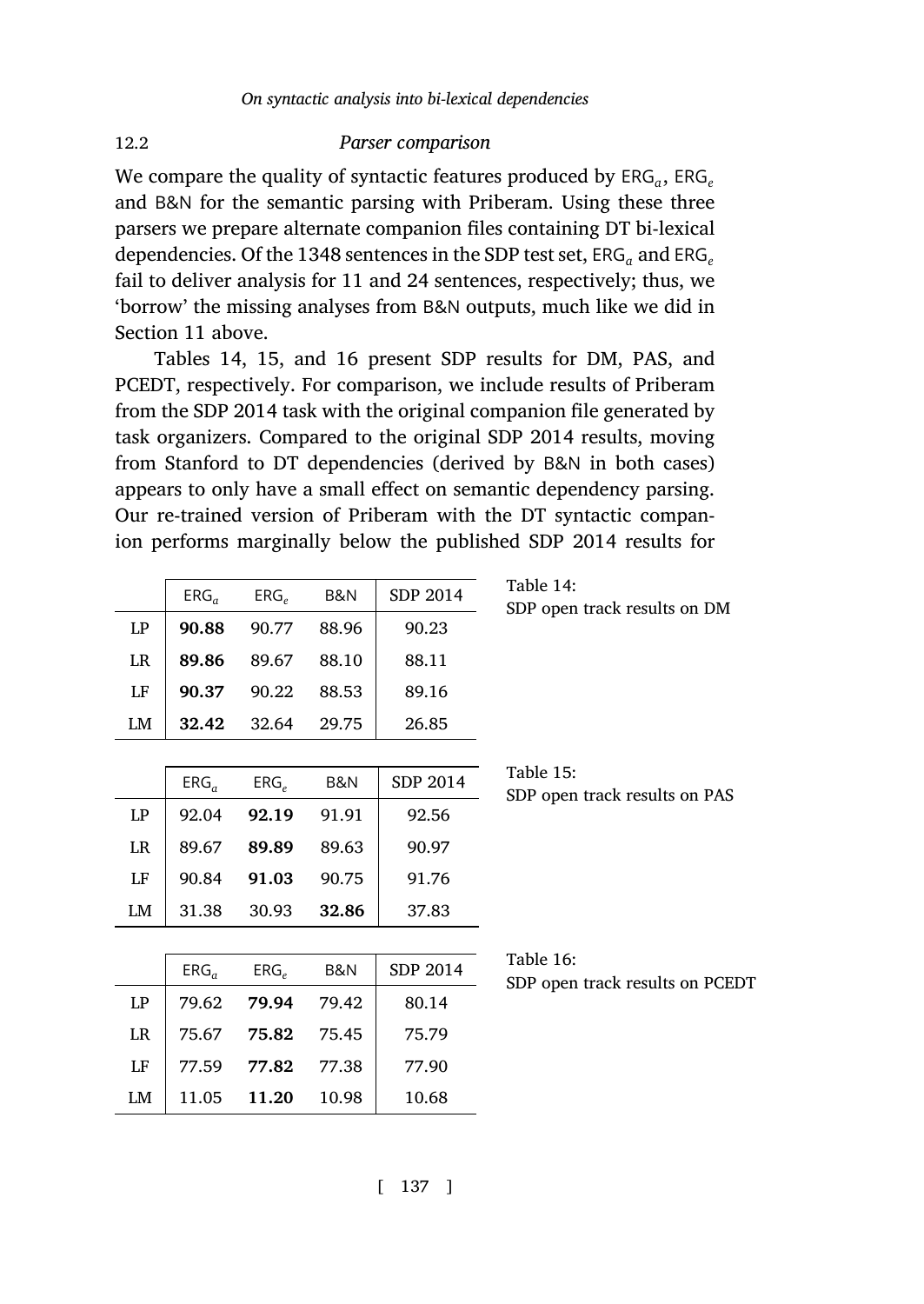DM and PCEDT, whereas for PAS there is a more pronounced drop in semantic dependency LF when replacing Stanford with DT dependencies. Different syntactic accuracy levels of our three DT parsers, on the other hand, actually do project into downstream differences in semantic dependency quality: For all three target representations, the ERG parsers yield higher semantic dependency LF than B&N. The differences are comparatively small for the PAS and PCEDT targets, but for DM there is a large benefit in deriving the (more accurate) DT syntactic companion from ERG*<sup>a</sup>* rather than from B&N. Seeing as DM and DT both originate from DeepBank, while PAS as well as Stanford dependencies originate from the PTB, our results suggest that it is beneficial for the semantic dependency parsing task to rely on 'correlated' syntactic dependency [fe](#page-18-0)atures: The overall best-performing SDP pipeline for the DM target representation uses DT dependencies (from ERG*<sup>a</sup>* ), but the best PAS results are obtained with Stanford syntactic dependencies (from B&N).

<span id="page-25-0"></span>In conclusion, the results of this second extrinsic evaluation suggest that semantic dependency parsing is more sensitive to syntactic parser performance than negation resolution, especially when taking into account that the maximum in-domain difference between ERG*<sup>e</sup>* and B&N observed in Table 7 is 0.82% in LAS*<sup>c</sup>* when using PTB tokenization and PTB PoS tags (as is also the case in the SDP 2014 task).

## 13 **DISCUSSION AND CONCLUSION**

Our experi[ments have sought to contr](#page-31-2)ast state-of-the-art representatives from three parsing paradigms on the task of producing bi-lexical syntactic dependencies for English. For the HPSG-derived DT scheme, we find that hybrid, grammar-driven parsing yields superior accuracy, both in- and in particular cross-domain, at processing times comparable to the currently best direct dependency parser; the grammar-driven parser in our experiments, however, fails to parse a small percentage of inputs in naturally occurring text. These results corroborate the Dutch findings of Plank and van Noord (2010) for English, where more training data is available, and in comparison to more advanced data-driven parsers. Extrinsic evaluation on semantic dependency parsing correlates with the results of the in-domain intrinsic evaluation. However, we do not find that this superior accuracy is reflected in superior ac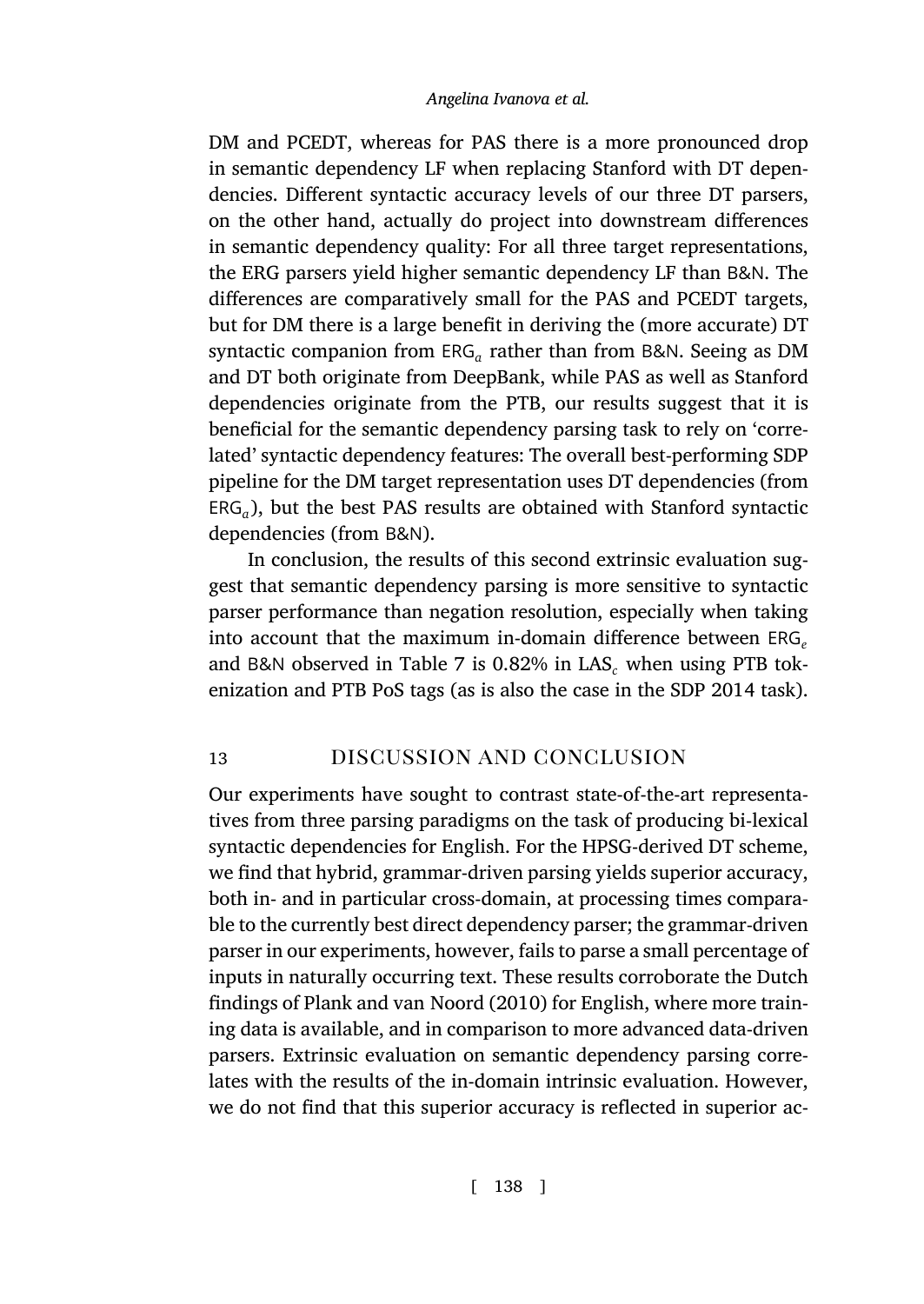curacy in the negation resolution task. In most of this work, we have focussed exclusively on parser inputs represented in the DeepBank and Redwoods treebanks, ignoring 15 percent of the original running text, for which the ERG and PET do not make available a gold-standard analysis. While a parser with partial coverage can be useful in some contexts, obviously the data-driven parsers must be credited for providing a syntactic analysis of (almost) all inputs. However, the ERG coverage gap can be straightforwardly addressed by falling back to another parser when necessary, as we did in our extrinsic evaluations. Such a system combination should yield better tagging and dependency accuracies than the data-driven parsers by themselves, especially so in an open-domain setup. A secondary finding from our experiments is that PCFG parsing with Berkeley and conversion to DT dependencies yields equivalent or mildly more accurate analyses, at much greater efficiency. In future work, it would be interesting to include in this comparison other PCFG parsers and linear-time, transition-based dependency parsers, but a tentative generalization over our findings to date is that linguistically richer representations enable more accurate parsing. It would also be informative to try a wider variety of downstream tasks to see which are sensitive to parser accuracy, as opposed to dependency representation.

# acknowledgments

We are grateful to our colleagues Emily M. Bender, Bernd Bohnet, Francis Bond, Rui Wang, Yi Zhang, and André Martins for many helpful discussions, suggestions, and assistance in running third-party tools, as well as to our three anonymous reviewers for insightful comments. This work was in part funded by the Norwegian Research Council through its WeSearch project. Large-scale experimentation is made possible through access to the ABEL high-performance computing facilities at the University of Oslo, and we are grateful to the Scientific Computing staff at UiO, as well as to the Norwegian Metacenter for Computational Science, and the Norwegian tax payer.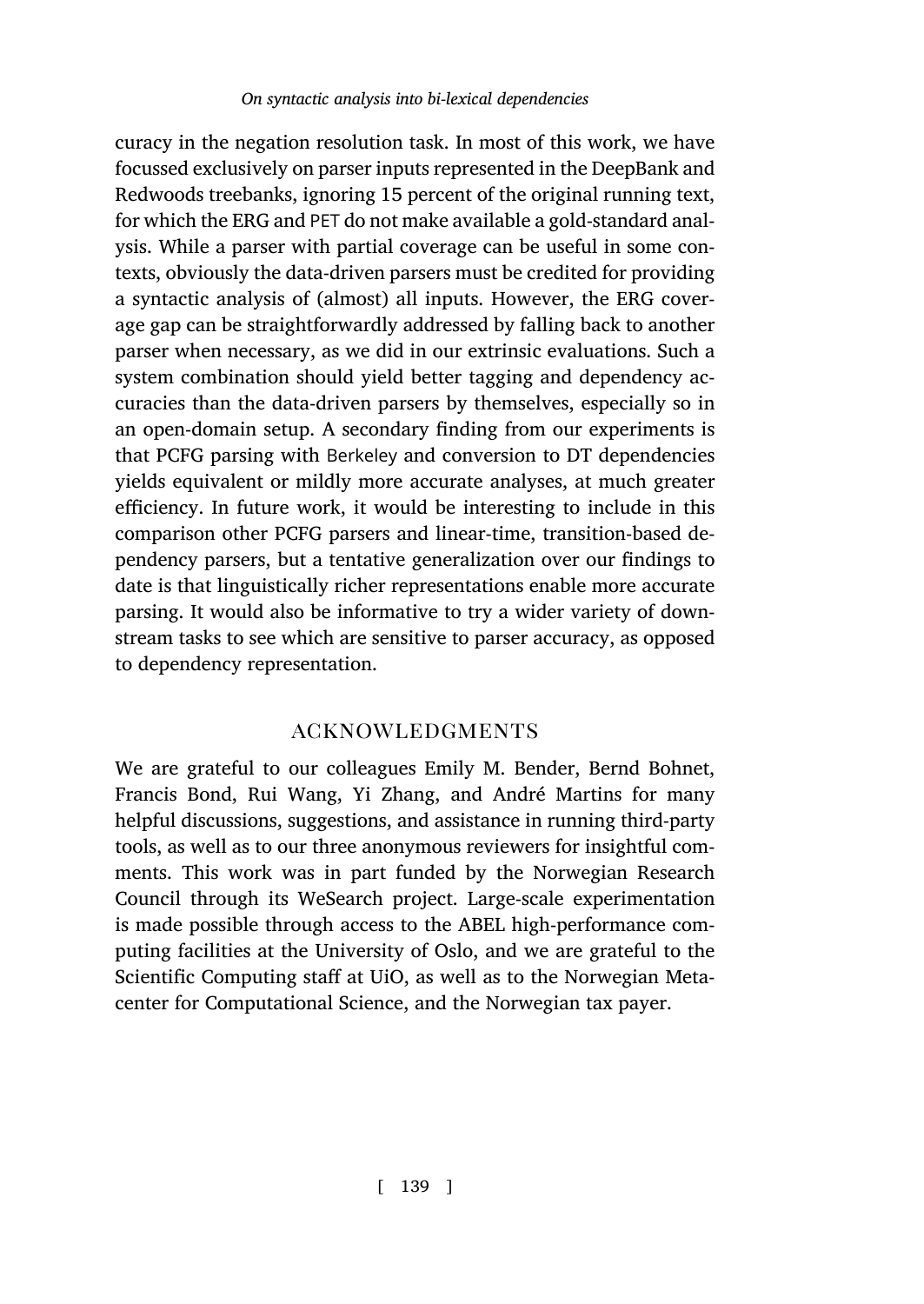## **REFERENCES**

<span id="page-27-5"></span>Peter ADOLPHS, Stephan OEPEN, Ulrich CALLMEIER, Berthold CRYSMANN, Dan Flickinger, and Bernd Kiefer (2008), Some Fine Points of Hybrid Natural Language Parsing, in *Proceedings of the 6th International Conference on Language Resources and Evaluation*, Marrakech, Morocco.

<span id="page-27-1"></span>Ezra BLACK, Steve ABNEY, Dan FLICKINGER, Claudia GDANIEC, Ralph Grishman, Phil Harrison, Don Hindle, Robert Ingria, Fred Jelinek, Judith Klavans, Mark Liberman, Mitch Marcus, S. Roukos, Beatrice SANTORINI, and Tomek STRZALKOWSKI (1991), A Procedure for Quantitatively Comparing the Syntactic Coverage of English Grammars, in *Proceedings of the Workshop on Speech and Natural Language*, pp. 306–311, Pacific Grove, USA.

<span id="page-27-4"></span>Bernd Bohnet and Joakim Nivre (2012), A Transition-Based System for Joint Part-of-Speech Tagging and Labeled Non-Projective Dependency Parsing, in *Proceedings of the 2012 Joint Conference on Empirical Methods in Natural Language Processing and Conference on Natural Language Learning*, pp. 1455–1465, Jeju Island, Korea.

<span id="page-27-3"></span>Johan Bos, Edward Briscoe, Aoife Cahill, John Carroll, Stephen Clark, Ann Copestake, Dan Flickinger, Josef van Genabith, Julia Hockenmaier, Aravind Joshi, Ronald Kaplan, Tracy Holloway King, Sandra Kuebler, Dekang Lin, Jan Tore Lønning, Christopher Manning, Yusuke Miyao, Joakim Nivre, Stephan Oepen, Kenji Sagae, Nianwen Xue, and Yi Zhang, editors (2008), *Workshop on Cross-Framework and Cross-Domain Parser Evaluation*, Manchester, UK.

<span id="page-27-2"></span>Ted BRISCOE and John CARROLL (2006), Evaluating the Accuracy of an Unlexicalised Statistical Parser on the PARC DepBank, in *Proceedings of the 21st International Conference on Computational Linguistics and the 44th Meeting of the Association for Computational Linguistics*, pp. 41–48, Sydney, Australia.

Ulrich Callmeier (2002), Preprocessing and Encoding Techniques in PET, in Stephan OEPEN, Daniel FLICKINGER, J. TSUJII, and Hans USZKOREIT, editors, *Collaborative Language Engineering. A Case Study in Efficient Grammar-Based Processing*, pp. 127–140, CSLI Publications, Stanford, CA.

David CARTER (1997), The TreeBanker. A Tool for Supervised Training of Parsed Corpora, in *Proceedings of the Workshop on Computational Environments for Grammar Development and Linguistic Engineering*, pp. 9–15, Madrid, Spain.

<span id="page-27-0"></span>Daniel CER, Marie-Catherine DE MARNEFFE, Dan JURAFSKY, and Chris Manning (2010), Parsing to Stanford Dependencies. Trade-Offs between Speed and Accuracy, in *Proceedings of the 7th International Conference on Language Resources and Evaluation*, pp. 1628–1632, Valletta, Malta.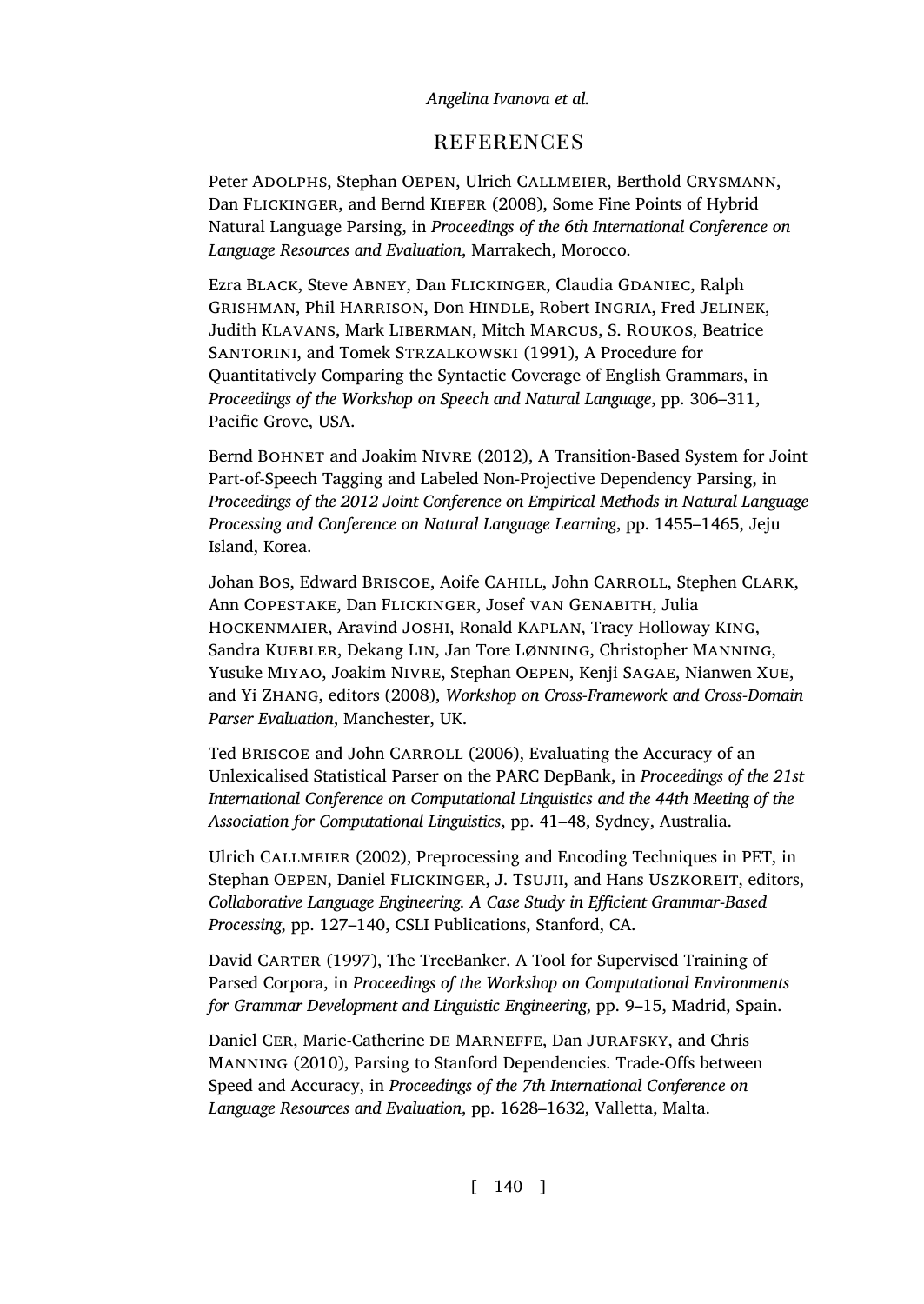<span id="page-28-2"></span>Stephen Clark and James R. Curran (2007), Formalism-Independent Parser Evaluation with CCG and DepBank, in *Proceedings of the 45th Meeting of the Association for Computational Linguistics*, pp. 248–255, Prague, Czech Republic.

<span id="page-28-3"></span>Marie-Catherine de Marneffe and Christopher D. Manning (2008), The Stanford Typed Dependencies Representation, in *Proceedings of the COLING Workshop on Cross-Framework and Cross-Domain Parser Evaluation*, pp. 1–8, Manchester, UK.

<span id="page-28-5"></span>Rebecca Dridan (2013), Ubertagging. Joint Segmentation and Supertagging for English, in *Proceedings of the 2013 Conference on Empirical Methods in Natural Language Processing*, pp. 1–10, Seattle, WA, USA.

<span id="page-28-7"></span>Jacob Elming, Anders Johannsen, Sigrid Klerke, Emanuele Lapponi, Hector MARTINEZ, and Anders SØGAARD (2013), Down-Stream Effects of Tree-to-Dependency Conversions, in *Proceedings of Human Language Technologies: The 2013 Annual Conference of the North American Chapter of the Association for Computational Linguistics*, pp. 617–626, Atlanta, GA, USA.

<span id="page-28-1"></span>Dan Flickinger (2000), On Building a More Efficient Grammar by Exploiting Types, *Natural Language Engineering*, 6 (1):15–28.

<span id="page-28-0"></span>Dan FLICKINGER, Yi ZHANG, and Valia KORDONI (2012), DeepBank. A Dynamically Annotated Treebank of the Wall Street Journal, in *Proceedings of the 11th International Workshop on Treebanks and Linguistic Theories*, pp. 85–96, Edições Colibri, Lisbon, Portugal.

Jennifer Foster, Ozlem Cetinoglu, Joachim Wagner, Joseph Le Roux, Joakim Nivre, Deirdre Hogan, and Josef van Genabith (2011), From News to Comment. Resources and Benchmarks for Parsing the Language of Web 2.0, in *Proceedings of the 2011 International Joint Conference on Natural Language Processing*, pp. 893–901, Chiang Mai, Thailand.

Timothy A. D. Fowler and Gerald Penn (2010), Accurate Context-Free Parsing with Combinatory Categorial Grammar, in *Proceedings of the 48th Meeting of the Association for Computational Linguistics*, pp. 335–344, Uppsala, Sweden.

<span id="page-28-4"></span>W. Nelson Francis and Henry Kučera (1982), *Frequency Analysis of English Usage. Lexicon and Grammar*, Houghton Mifflin, New York, USA.

<span id="page-28-6"></span>Daniel GILDEA (2001), Corpus Variation and Parser Performance, in *Proceedings of the 2001 Conference on Empirical Methods in Natural Language Processing*, pp. 167–202, Pittsburgh, USA.

<span id="page-28-8"></span>Jan Hajič, Eva Hajičová, Jarmila Panevová, Petr Sgall, Ondřej Bojar, Silvie Cinková, Eva Fučíková, Marie Mikulová, Petr Pajas, Jan Popelka, Jiří Semecký, Jana Šindlerová, Jan Štěpánek, Josef Toman, Zdeňka Urešová, and Zdeněk Žabokrtský (2012), Announcing Prague Czech-English Dependency Treebank 2.0, in *Proceedings of the 8th International*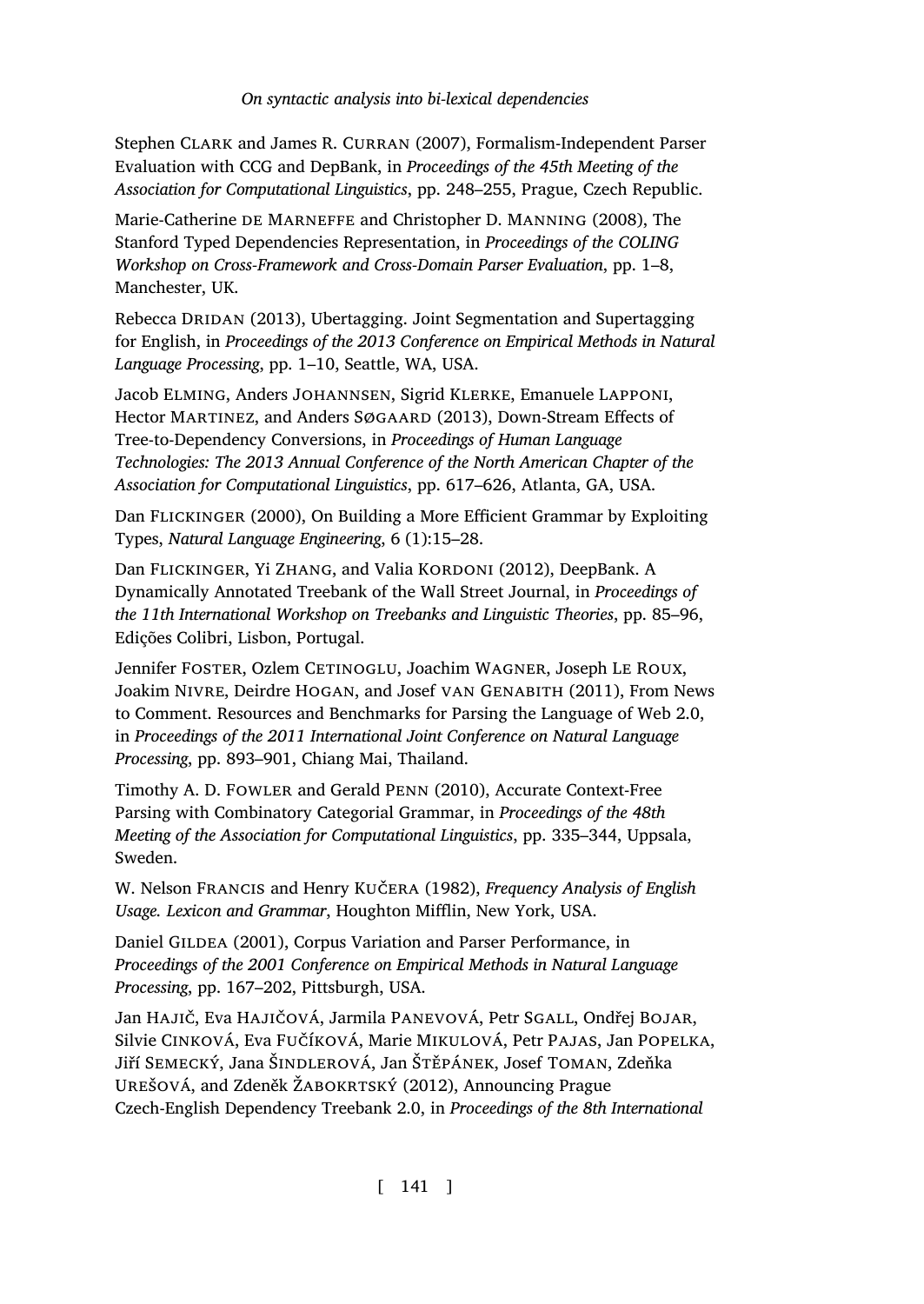*Conference on Language Resources and Evaluation*, pp. 3153–3160, Istanbul, Turkey.

<span id="page-29-3"></span>Julia Hockenmaier and Mark Steedman (2007), CCGbank. A Corpus of CCG Derivations and Dependency Structures Extracted from the Penn Treebank, *Computational Linguistics*, 33:355–396.

Angelina Ivanova, Stephan OEPEN, and Lilia Øvrellip (2013), Survey on Parsing Three Dependency Representations for English, in *Proceedings of the 51th Meeting of the Association for Computational Linguistics*, pp. 31–37, Sofia, Bulgaria.

<span id="page-29-1"></span>Angelina IVANOVA, Stephan OEPEN, Lilja ØVRELID, and Dan FLICKINGER (2012), Who Did What to Whom? A Contrastive Study of Syntacto-Semantic Dependencies, in *Proceedings of the Sixth Linguistic Annotation Workshop*, pp. 2–11, Jeju, Republic of Korea.

<span id="page-29-2"></span>Tracy Holloway King, Richard Crouch, Stefan Riezler, Mary Dalrymple, and Ronald M. Kaplan (2003), The PARC 700 Dependency Bank, in *Proceedings of the 4th International Workshop on Linguistically Interpreted Corpora*, pp. 1–8, Budapest, Hungary.

Emanuele LAPPONI, Jonathon READ, and Lilja ØVRELID (2012a), Representing and Resolving Negation for Sentiment Analysis, in *Proceedings of the 2012 ICDM Workshop on Sentiment Elicitation from Natural Text for Information Retrieval and Extraction*, Brussels, Belgium.

<span id="page-29-5"></span>Emanuele LAPPONI, Erik VELLDAL, Lilja ØVRELID, and Jonathon READ (2012b), UiO2: Sequence-Labeling Negation Using Dependency Features, in *Proceedings of the 1st Joint Conference on Lexical and Computational Semantics*, pp. 319–327, Montréal, Canada.

<span id="page-29-0"></span>Mitchell Marcus, Beatrice Santorini, and Mary Ann Marcinkiewicz (1993), Building a Large Annotated Corpora of English. The Penn Treebank, *Computational Linguistics*, 19:313–330.

<span id="page-29-7"></span>T. André F. MARTINS and C. Mariana S. ALMEIDA (2014), Priberam: A Turbo Semantic Parser with Second Order Features, in *Proceedings of the 8th International Workshop on Semantic Evaluation (SemEval 2014)*, pp. 471–476, Association for Computational Linguistics, Dublin, Ireland.

<span id="page-29-4"></span>Ryan T. McDonald and Joakim Nivre (2007), Characterizing the Errors of Data-Driven Dependency Parsing Models, in *Proceedings of the 2007 Joint Conference on Empirical Methods in Natural Language Processing and Conference on Natural Language Learning*, pp. 122–131, Prague, Czech Republic.

<span id="page-29-6"></span>Makoto MIWA, Sampo PYYSALO, Tadayoshi HARA, and Jun'ichi TSUJII (2010), Evaluating Dependency Representations for Event Extraction, in *Proceedings of the 23rd International Conference on Computational Linguistics*, pp. 779–787.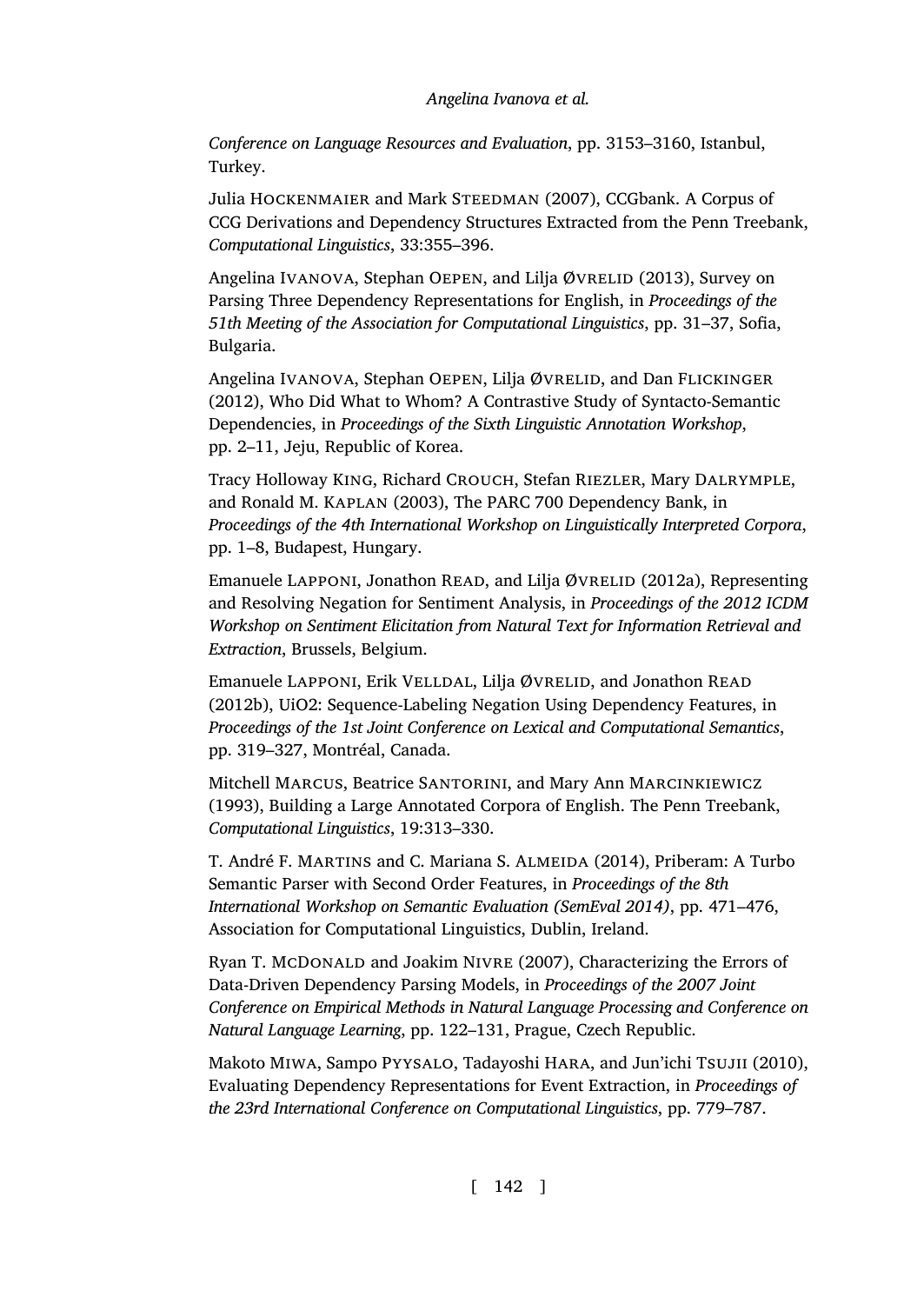<span id="page-30-6"></span>Yusuke Miyao, Rune Sætre, Kenji Sagae, Takuya Matsuzaki, and Jun'ichi Tsujii (2008), Task-Oriented Evaluation of Syntactic Parsers and Their Representations, in *Proceedings of the 46th Meeting of the Association for Computational Linguistics*, pp. 46–54, Columbus, OH, USA.

<span id="page-30-0"></span>Yusuke MIYAO, Kenji SAGAE, and Jun'ichi Tsujii (2007), Towards Framework-Independent Evaluation of Deep Linguistic Parsers, in *Proceedings of the 2007 Workshop on Grammar Engineering across Frameworks*, pp. 238–258, Palo Alto, California.

<span id="page-30-9"></span>Yusuke MIYAO and Jun'ichi TSUJII (2008), Feature Forest Models for Probabilistic HPSG Parsing, *Computational Linguistics*, 34(1):35–80.

<span id="page-30-5"></span>Diego MOLLÁ and Ben HUTCHINSON (2003), Intrinsic Versus Extrinsic Evaluations of Parsing Systems, in *Proceedings of the EACL 2003 Workshop on Evaluation Initiatives in Natural Language Processing: Are Evaluation Methods, Metrics and Resources Reusable?*, pp. 43–50, Budapest, Hungary.

<span id="page-30-4"></span>Roser Morante and Eduardo Blanco (2012), \*SEM 2012 Shared Task. Resolving the Scope and Focus of Negation, in *Proceedings of the 1st Joint Conference on Lexical and Computational Semantics*, pp. 265–274, Montréal, Canada.

<span id="page-30-1"></span>Joakim Nivre, Johan Hall, Sandra Kübler, Ryan McDonald, Jens NILSSON, Sebastian RIEDEL, and Deniz YURET (2007), The CoNLL 2007 Shared Task on Dependency Parsing, in *Proceedings of the 2007 Joint Conference on Empirical Methods in Natural Language Processing and Conference on Natural Language Learning*, pp. 915–932, Prague, Czech Republic.

<span id="page-30-3"></span>Stephan OEPEN and John CARROLL (2000), Ambiguity Packing in Constraint-Based Parsing. Practical Results, in *Proceedings of the 1st Meeting of the North American Chapter of the Association for Computational Linguistics*, pp. 162–169, Seattle, WA, USA.

<span id="page-30-2"></span>Stephan OEPEN, Daniel FLICKINGER, Kristina TOUTANOVA, and Christopher D. Manning (2004), LinGO Redwoods. A Rich and Dynamic Treebank for HPSG, *Research on Language and Computation*, 2(4):575–596.

<span id="page-30-8"></span>Stephan Oepen, Marco Kuhlmann, Yusuke Miyao, Daniel Zeman, Silvie Cinkova, Dan Flickinger, Jan Hajic, and Zdenka Uresova (2015), SemEval 2015 Task 18: Broad-Coverage Semantic Dependency Parsing, in *Proceedings of the 9th International Workshop on Semantic Evaluation (SemEval 2015)*, pp. 915–926, Denver, CO, USA.

<span id="page-30-7"></span>Stephan Oepen, Marco Kuhlmann, Yusuke Miyao, Daniel Zeman, Dan Flickinger, Jan Hajič, Angelina Ivanova, and Yi Zhang (2014), SemEval 2014 Task 8. Broad-Coverage Semantic Dependency Parsing, in *Proceedings of the 8th International Workshop on Semantic Evaluation*, Dublin, Ireland.